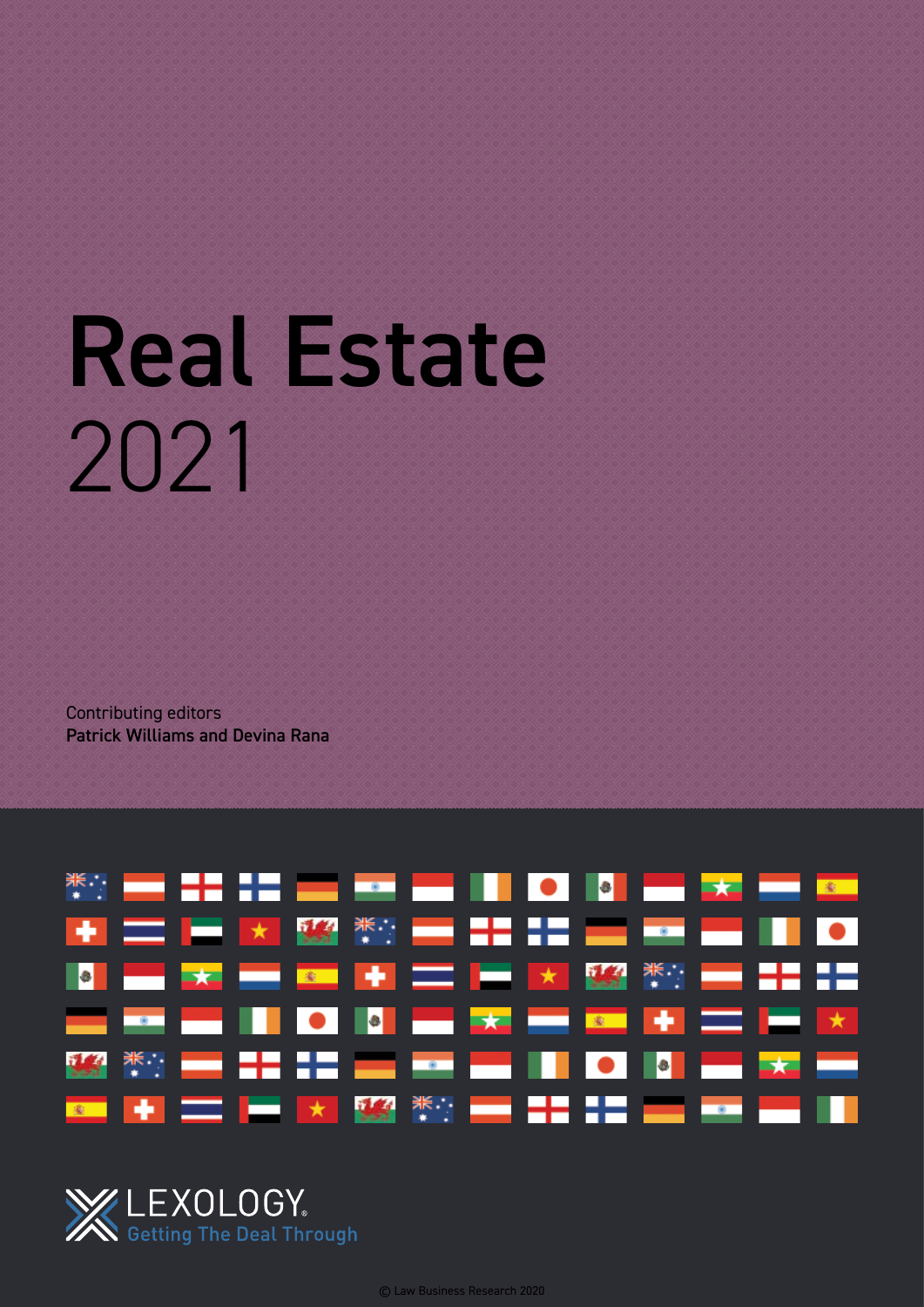#### Publisher Tom Barnes tom.barnes@lbresearch.com

**Subscriptions** Claire Bagnall claire.bagnall@lbresearch.com

#### Senior business development manager Adam Sargent

adam.sargent@gettingthedealthrough.com

#### Published by

Law Business Research Ltd Meridian House, 34-35 Farringdon Street London, EC4A 4HL, UK

The information provided in this publication is general and may not apply in a specific situation. Legal advice should always be sought before taking any legal action based on the information provided. This information is not intended to create, nor does receipt of it constitute, a lawyer– client relationship. The publishers and authors accept no responsibility for any acts or omissions contained herein. The information provided was verified between October and November 2020. Be advised that this is a developing area.

© Law Business Research Ltd 2020 No photocopying without a CLA licence. First published 2007 Fourteenth edition ISBN 978-1-83862-394-4

Printed and distributed by Encompass Print Solutions Tel: 0844 2480 112



### **Real Estate** 2021

#### Contributing editors Patrick Williams and Devina Rana Fried, Frank, Harris, Shriver & Jacobson LLP

Lexology Getting The Deal Through is delighted to publish the fourteenth edition of *Real Estate*, which is available in print and online at www.lexology.com/gtdt.

Lexology Getting The Deal Through provides international expert analysis in key areas of law, practice and regulation for corporate counsel, cross-border legal practitioners, and company directors and officers.

Throughout this edition, and following the unique Lexology Getting The Deal Through format, the same key questions are answered by leading practitioners in each of the jurisdictions featured. Our coverage this year includes new chapters on Finland, Indonesia, Ireland, Spain, United Arab Emirates and Vietnam.

Lexology Getting The Deal Through titles are published annually in print. Please ensure you are referring to the latest edition or to the online version at www.lexology.com/gtdt.

Every effort has been made to cover all matters of concern to readers. However, specific legal advice should always be sought from experienced local advisers.

Lexology Getting The Deal Through gratefully acknowledges the efforts of all the contributors to this volume, who were chosen for their recognised expertise. We also extend special thanks to the contributing editors, Patrick Williams and Devina Rana of Fried, Frank, Harris, Shriver & Jacobson LLP, for their continued assistance with this volume.



London November 2020

Reproduced with permission from Law Business Research Ltd This article was first published in December 2020 For further information please contact editorial@gettingthedealthrough.com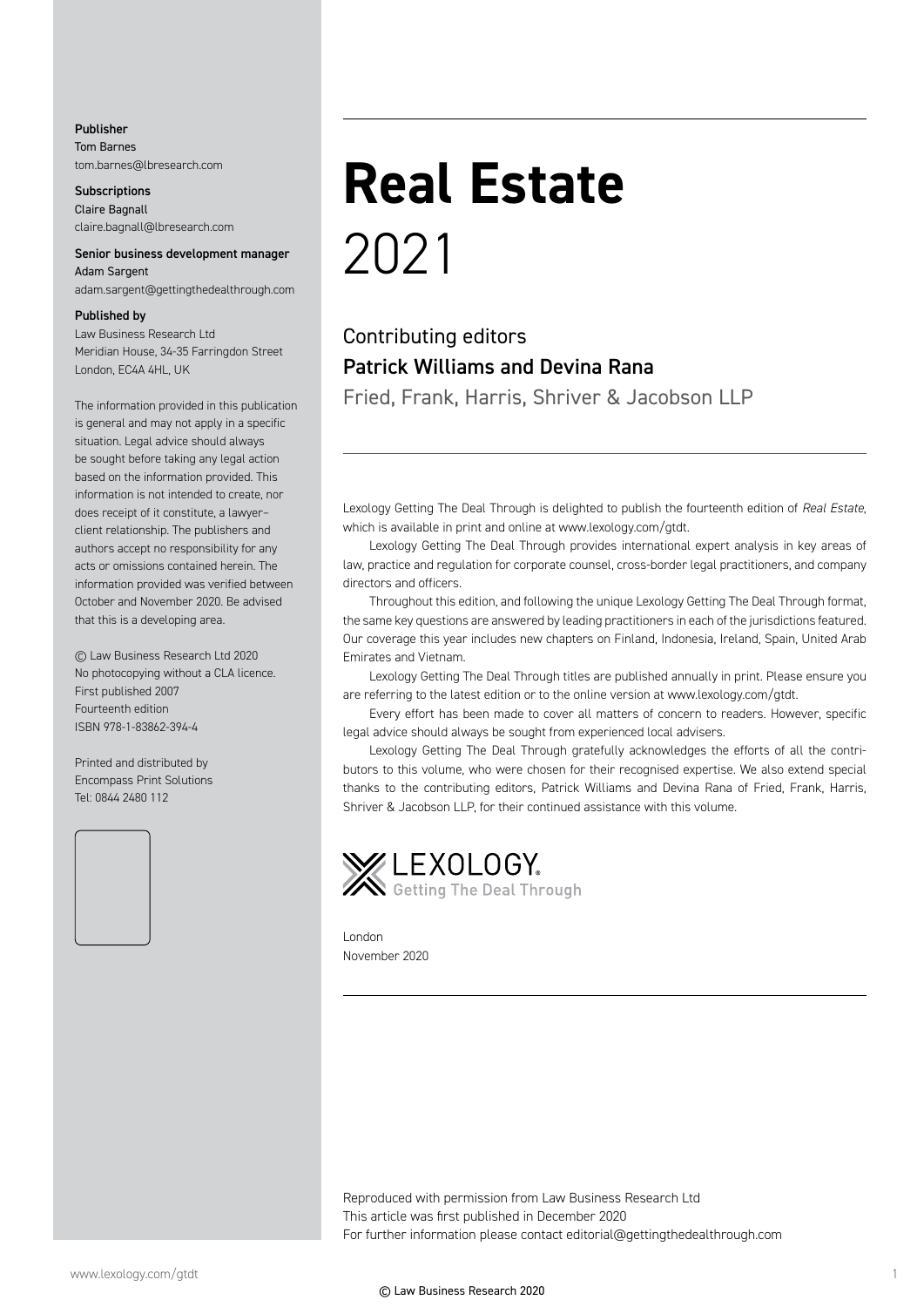## **Contents**

| 2020, the year that changed everything                                                                                                                    | 3  |
|-----------------------------------------------------------------------------------------------------------------------------------------------------------|----|
| Patrick Williams and Devina Rana                                                                                                                          |    |
| Fried, Frank, Harris, Shriver & Jacobson LLP                                                                                                              |    |
| <b>Australia</b>                                                                                                                                          | 5  |
| Alicia Albury, Angela Tao, Arlene Colguhoun, Bronwyn Badcock,<br>Chong Ming Goh, Danielle Funston, Michael Taylor-Sands and<br>Michael Winram<br>Maddocks |    |
| <b>Austria</b>                                                                                                                                            | 14 |
| Lukas Flener and Edda Unfricht<br>Fellner Wratzfeld & Partner Rechtsanwälte GmbH                                                                          |    |
| <b>England &amp; Wales</b>                                                                                                                                | 22 |
| Patrick Williams, Jons Lehmann and Devina Rana                                                                                                            |    |
| Fried, Frank, Harris, Shriver & Jacobson LLP                                                                                                              |    |
| <b>Finland</b>                                                                                                                                            | 32 |
| Christoffer Waselius and Henri Kaskimo                                                                                                                    |    |
| Waselius & Wist                                                                                                                                           |    |
| Germany                                                                                                                                                   | 43 |
| Maximilian Clostermeyer                                                                                                                                   |    |
| McDermott Will & Emery                                                                                                                                    |    |
| India                                                                                                                                                     | 52 |
| Hardeep Sachdeva, Abhishek Awasthi and Ravi Bhasin<br>AZB & Partners                                                                                      |    |
| <b>Indonesia</b>                                                                                                                                          | 64 |
| Denny Rahmansyah and Greita Anggraeni                                                                                                                     |    |
| SSEK Indonesian Legal Consultants                                                                                                                         |    |
| <b>Ireland</b>                                                                                                                                            | 75 |
| Marcus Kennedy, Deirdre Lundon, Cathy Grant, Rowena Fitzgerald,                                                                                           |    |
| David Ormsby, Deirdre Nagle and Niamh Caffrey                                                                                                             |    |
| Mason Hayes & Curran LLP                                                                                                                                  |    |
| Japan                                                                                                                                                     | 83 |
| Shinichiro Horaguchi, Yoshinobu Koyama and Yoshihisa Watanabe                                                                                             |    |

Nagashima Ohno & Tsunematsu

| <b>Mexico</b>                                                                                                                                | 93  |
|----------------------------------------------------------------------------------------------------------------------------------------------|-----|
| Moises Shehoah and Diana L Sologuren Perez<br>M Shehoah SC                                                                                   |     |
| <b>Monaco</b>                                                                                                                                | 103 |
| Sophie Marquet and Alexia Delaunay<br>CMS Pasquier Ciulla Marquet Pastor Svara & Gazo                                                        |     |
| <b>Myanmar</b>                                                                                                                               | 111 |
| Kana Manabe, Win Naing, Julian Barendse and Nirmalan Amirthanesan<br>Myanmar Legal MHM Limited                                               |     |
| <b>Netherlands</b>                                                                                                                           | 120 |
| Alexander van Hövell, Seppe Stax and Soufjan El Baroudi<br>Allen & Overy LLP                                                                 |     |
| <b>Spain</b>                                                                                                                                 | 130 |
| Janis Amort and Mónica Regaño Aguirre<br>Monereo Meyer Abogados                                                                              |     |
| <b>Switzerland</b>                                                                                                                           | 139 |
| Corrado Rampini<br>Bär & Karrer                                                                                                              |     |
| <b>Thailand</b>                                                                                                                              | 147 |
| Shunsuke Minowa, Yothin Intaraprasong, Poonyisa Sornchangwat<br>and Chattong Sunthorn-opas<br>Nagashima Ohno & Tsunematsu (Thailand) Co, Ltd |     |
| <b>United Arab Emirates</b>                                                                                                                  | 155 |
| Shahram Safai, Rahat Dar and Anna White<br>Afridi & Angell                                                                                   |     |
| <b>Vietnam</b>                                                                                                                               | 166 |
| Tran Thai Binh and Duong Thi Minh Han<br>LNT & Partners                                                                                      |     |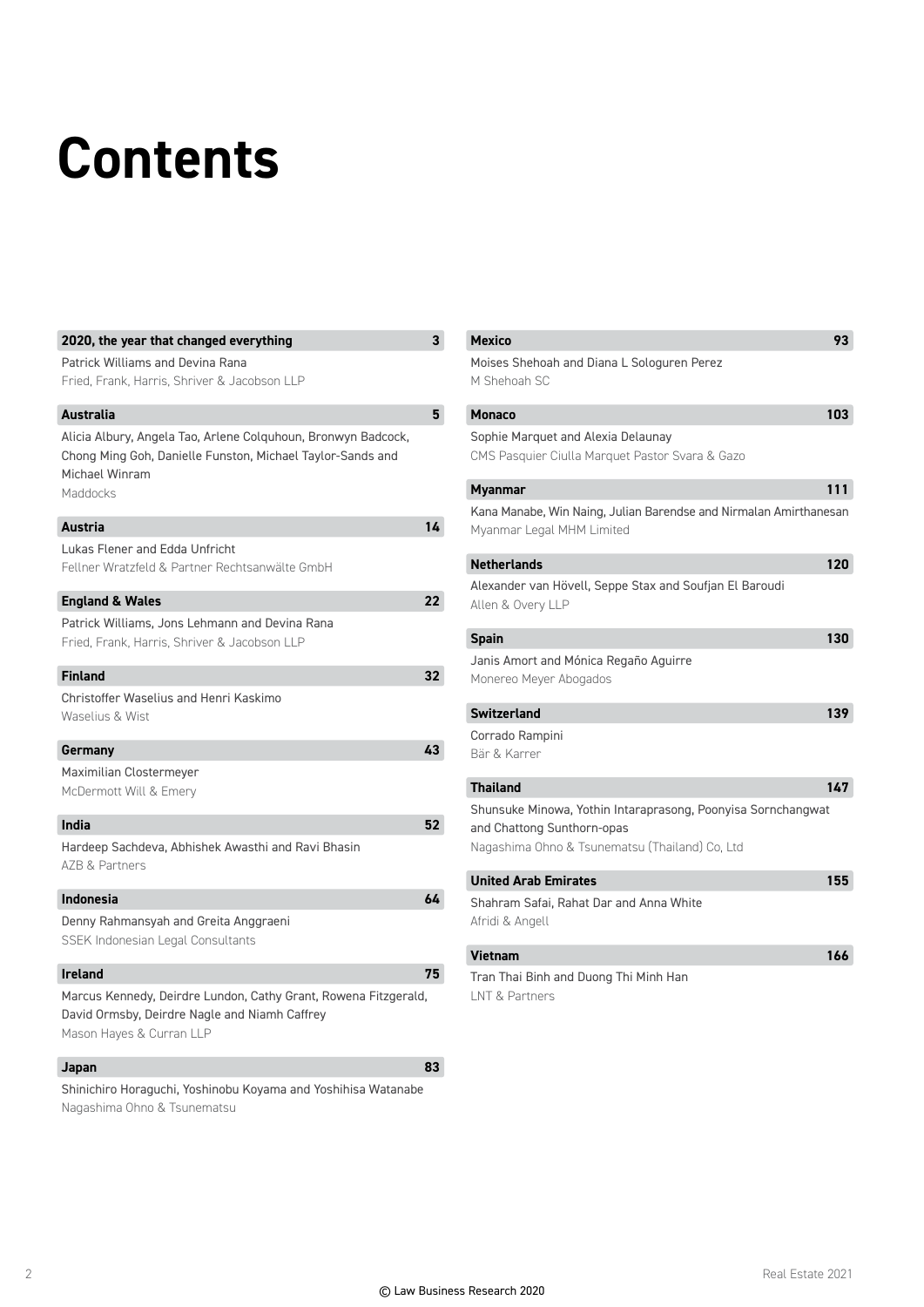### **Indonesia**

#### Denny Rahmansyah and Greita Anggraeni

SSEK Indonesian Legal Consultants

#### **GENERAL**

#### **Legal system**

1 How would you explain your jurisdiction's legal system to an investor?

Indonesia has a civil law system, with written laws and regulations as the primary source of law. There are laws and regulations with national and regional scope. For real estate, key matters relating to land title, land registration, security and lease are generally regulated at the national level. Related aspects of real estate may be regulated at the regional level (eg, zoning and building construction requirements).

Court judgments are non-binding in nature as the principle of precedent does not apply. Courts are not obliged to follow previous rulings in similar cases. Court rulings must be based strictly on the rule of law, although customarily plaintiffs will request the judges to render their decision *ex aequo et bono* – to rule based on what is fair and just for the given circumstances.

In civil cases, the courts put a heavy weight on documentary evidence. The concept of parol evidence is not recognised, so if the parties to a contract wish to allow the admission of parol evidence they must do so through an express contractual provision. Contracts may be oral or written, provided that they satisfy the requirements for a valid contract under the Indonesian Civil Code. However, considering that oral contracts are difficult to prove in the event of a dispute, parties would be advised to clearly document their agreement in writing.

#### **Land records**

#### 2 Does your jurisdiction have a system for registration or recording of ownership, leasehold and security interests in real estate? Must interests be registered or recorded?

There is a system for land title registration in Indonesia, and upon registration the land title holder will be issued the relevant land certificate. However, large areas of land that have not been registered and certificated still exist in many rural areas. The rights to this land are still governed by *adat* (customary) law. They are usually recorded in a land book maintained by the Head of Village or Head of Sub-District.

A land certificate guarantees the title holder the rights over such land, although the law grants interested third parties a certain period of time to challenge the validity of the land certificate after its issuance. Pursuant to Government Regulation No. 24 of 1997 Regarding Land Registration (8 July 1997), third parties may challenge the validity of a land certificate within five years after the date of its issuance.

Uncertified land is more prone to challenge and dispute, particularly if the landowner does not maintain complete and proper underlying documentation evidencing their ownership, or if the relevant Head of Village or Head of Sub-District does not properly maintain the land book. Thus, for the acquisition of uncertified land, the buyer will generally require the seller first to register and certify the land.

The granting of lease over land or a building is not registered with the land office or recorded in the land certificate, but is based on a contractual arrangement between the lessor and the tenant. The lease agreement is therefore what guarantees the tenant's right over the leased property.

A form of security interest over real estate is security right, which is used to secure land with certain land titles and all the fixtures attached to the land. The security right must be registered, otherwise the security is invalid and cannot be executed. There may be more than one security right encumbered over one land certificate to secure more than one indebtedness, and the rank will be based on the date of its registration. Security right cannot be encumbered over uncertified land. To do so, the land must first be registered and certified.

#### **Registration and recording**

3 What are the legal requirements for registration or recording conveyances, leases and real estate security interests?

In Indonesia, land is legally acquired upon the execution of a Sale Purchase Deed (AJB) by the seller and buyer, or a Land Relinquishment Deed (APH) in favour of the buyer. An AJB is used if the buyer wishes to acquire certificated title to the land of the same type as the seller's certificated title. An APH is used if the seller has certificated title to the land that is not the same type of title that the buyer can or wants to acquire, or if the seller does not yet have certificated title to the land to be sold.

An AJB or APH must be drawn up by a Land Deed Official (PPAT) having jurisdiction over the land and executed in the Indonesian language before the PPAT. Upon execution of the deed, the PPAT is responsible, on behalf of the buyer, for arranging certification and registration of the buyer's title with the relevant land office.

Lease is granted based on a contractual arrangement crystallised in a lease agreement between the lessor and the lessee. The lease agreement may be privately drawn up, but it is strongly advised to have it executed in notarial deed form, as it provides stronger evidentiary value. The lease agreement, either privately drawn up or in notarial deed form, is not required to be registered to the land office.

Transfer of title of and security over apartment units is subject to separate procedures under Law No. 20 of 2011 Regarding Condominiums (10 November 2011).

Security interest over land in the form of security right must be registered to the land office. Upon registration it will be recorded in the relevant land certificate over which the security right is encumbered. The security right grantor and the grantee must first execute a Deed of Granting of Security Rights before a PPAT having jurisdiction over the land, along with the submission of the required documents (eg, original land certificate, original loan agreement between the security right grantor and the grantee, and evidence of property tax payment).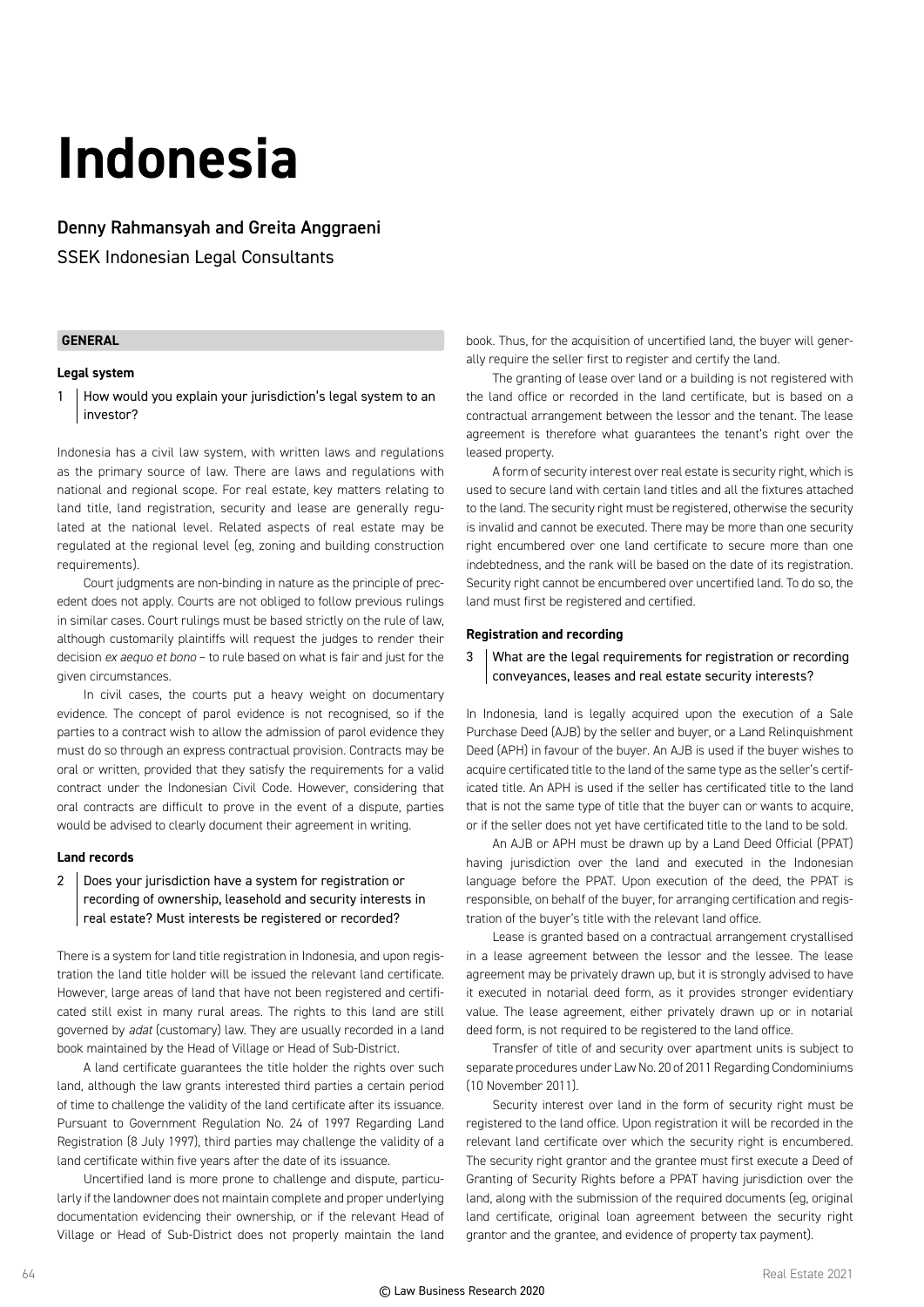The typical fees associated with the transfer of land title are as follows:

- duty for the acquisition of rights over land and buildings, in the amount of 5 per cent of the purchase price or such other amount as may be required by law, typically borne by the buyer;
- income tax, in the amount of 2.5 per cent of the purchase price or such other amount as may be required by law, typically borne by the seller;
- value added tax, if the seller is a taxable entrepreneur, in the amount of 10 per cent of the purchase price or such other amount as may be required by law, typically borne by the buyer;
- land and building tax (PBB) typically will be borne by the seller. The total amount of PBB paid is based on taxable object sale value less non-taxable sale value as applicable;
- sale of luxury goods tax, in the amount of 20 per cent, which applies for the sale of a house, apartment unit, condominium, or townhouse with a purchase price of 30 billion rupiah or more, typically borne by the buyer;
- PPAT fees, usually borne in equal portion by the seller and the buyer, but the parties to the transaction are free to agree on the allocation of fees; and
- land office fees associated with the registration of the land certificate in the name of the buyer, which can be freely agreed on by the parties to the transaction but are typically borne by the buyer.

#### **Foreign owners and tenants**

4 What are the requirements for non-resident entities and individuals to own or lease real estate in your jurisdiction? What other factors should a foreign investor take into account in considering an investment in your jurisdiction?

There are various types of land title in Indonesia, and not all of them can be acquired by foreign entities and individuals, even if such foreign individuals reside in Indonesia or the foreign entities have a presence or do business in Indonesia. Below are the types of land title and the parties who are permitted to acquire them:

- right of ownership: Indonesian individuals and specific Indonesian institutions;
- right to build: Indonesian individuals and Indonesian companies;
- right to cultivate: Indonesian individuals and Indonesian companies;
- right to use: Indonesian individuals, Indonesian companies, governmental institutions, religious and social agencies, diplomatic offices, international agencies, diplomatic offices, international agencies, foreign representative offices and foreign citizens;
- right to manage: government institutions (including regional governments, state-owned business entities, regional governmentowned business entities, PT Persero, authority bodies and other government legal entities designated by the government);
- right of ownership over apartment units: parties who are entitled to hold title for the land on which the building is built; and
- lease: Indonesian individuals, Indonesian companies, foreign companies and foreign individuals.

As the types of title that can be held by foreign parties are very limited, foreign investors who wish to invest in the real estate sector will usually establish an Indonesian entity as an investment vehicle to acquire the desired land.

#### **Exchange control**

 $5$  | If a non-resident invests in a property in your jurisdiction, are there exchange control issues?

Foreign exchange transactions are regulated under the following:

- Bank Indonesia Regulation No. 18/19/2016 Regarding Foreign Currency Transaction Against Rupiah between Bank and Foreign Party (September 7, 2016) (BI Regulation No. 18/19/2016);
- Bank Indonesia Regulation No. 18/18/2016 Regarding Foreign Currency Transaction Against Rupiah between Bank and Domestic Party (September 7, 2016) (BI Regulation No. 18/18/2016); and
- Bank Indonesia Regulation No. 21/15/PBI/2019 Regarding Monitoring of Foreign Exchange Activities of Banks and Customers (January 2, 2020) (BI Regulation 21/15/2019).

The key provisions that must be observed in foreign exchange transactions include:

- Indonesian rupiah cannot be transferred overseas;
- the overseas transfer of more than US\$100,000 or its equivalent in foreign currency, which is the threshold set forth in BI Regulation 21/15/2019, must be supported by underlying documents as the basis of the transaction; and
- the conversion of rupiah to foreign currency, and vice versa, which meets certain thresholds under BI Regulation 18/19/2016 and BI Regulation 19/19/2016, must be based on certain underlying transactions as permitted in those regulations.

#### **Legal liability**

6 What types of liability does an owner or tenant of, or a lender on, real estate face? Is there a standard of strict liability and can there be liability to subsequent owners and tenants including foreclosing lenders? What about tort liability?

The owner or tenant of real estate may face environmental liability arising from, for instance, pollution, contamination or failure to manage hazardous and toxic materials or waste. Indonesian environmental law recognises strict liability in the event of damages resulting from a person's actions, business or activity that uses hazardous and toxic materials (B3), produces or manages B3 waste or causes serious threats to the environment. However, such liability usually does not extend to a lender who does not engage directly in the business activity causing the environmental liability.

Upon the transfer of title, the buyer assumes the rights and liability of the land, including any environmental liability.

A tort claim may be submitted if the landowner breaches a statutory obligation and causes loss or damage to a third party. For example, if there is an accident on the landowner's property, the landowner is not liable unless it can be proven that such accident was due to the landowner's negligence in implementing safety measures applicable to them under the prevailing laws and regulations.

#### **Protection against liability**

7 How can owners protect themselves from liability and what types of insurance can they obtain?

Insurance that covers environmental liability is available, although it is more common for owners who are also businesses whose activities may adversely impact the environment.

To protect the buyer from potential third-party claims it is important to include in the relevant sale and purchase agreement representations and warranties on environmental compliance and indemnity for thirdparty claims for breach of environmental compliance by the seller.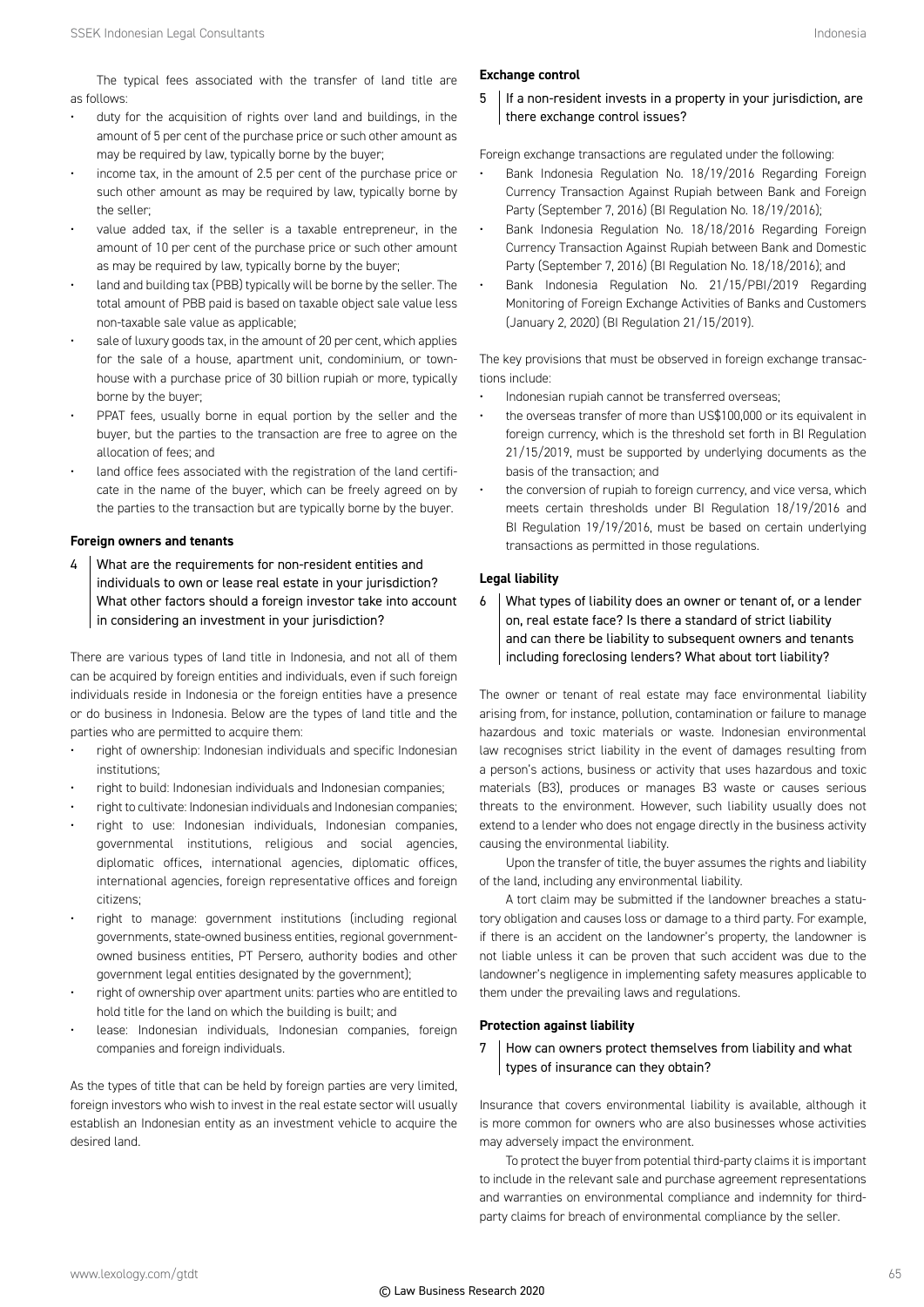#### **Choice of law**

 $8$  | How is the governing law of a transaction involving properties in two jurisdictions chosen? What are the conflict of laws rules in your jurisdiction? Are contractual choice of law provisions enforceable?

While the transacting parties have the freedom of contract to choose the governing law for a transaction, certain transaction documents for land transfer and security must be governed by Indonesian law. For example, an AJB or APH for land transfer must be governed by Indonesian law. Another example is a loan agreement between the lender and the borrower, which may be governed by foreign law, but the security documents must be governed by Indonesian law.

#### **Jurisdiction**

9 Which courts or other tribunals have subject-matter jurisdiction over real estate disputes? Which parties must be joined to a claim before it can proceed? What is required for out-of-jurisdiction service? Must a party be qualified to do business in your jurisdiction to enforce remedies in your jurisdiction?

A civil claim is submitted to one of the following courts:

- district court where the defendant is domiciled;
- district court where one of the defendants is domiciled, in the case of more than one defendant;
- district court where the lender is domiciled, if there is a lender and guarantor;
- district court where the plaintiff is domiciled, if the defendant's domicile is unknown;
- district court where the immovable asset is located; or
- district court as agreed between the parties.

In the case of a real estate dispute, for legal certainty, the claim is submitted to the district court where the land is located. The claim can proceed as long as there is a plaintiff and defendant. In certain cases where the issuance of a land certificate or the recordation of information in such a land certificate is being disputed, the relevant land office is usually a co-defendant by the plaintiff. If the land dispute relates to the government's authority or a decision made by such authority, then the dispute must be brought to the state administrative court.

Indonesian law does not recognise the concept of service of process. Any interested parties, be they Indonesian or foreign parties, whose rights are affected from or in connection with a dispute may enforce remedies in Indonesia.

#### **Commercial versus residential property**

10 | How do the laws in your jurisdiction regarding real estate ownership, tenancy and financing, or the enforcement of those interests in real estate, differ between commercial and residential properties?

Generally, the laws regulating land title, tenancy and financing do not differentiate between commercial and residential properties.

#### **Planning and land use**

11 | How does your jurisdiction control or limit development, construction, or use of real estate or protect existing structures? Is there a planning process or zoning regime in place for real estate?

The Indonesian government controls the development, construction and use of real estate by implementing spatial planning and zoning.

Every regional government is required to plan the use of land, which requirement is implemented pursuant to Law No. 26 of 2007 Regarding Spatial Layout (26 April 2007). The spatial layout scheme consists of the national spatial layout plan, provincial spatial layout plans and regency and municipal spatial layout plans.

A spatial layout plan for a regency or municipality must be stipulated by a regional regulation, issued by the relevant regent or mayor, which will become the basis for the issuance of location development permits and land administration.

Other ministries, such as the Ministry of Forestry, also prepare special layout plans, but their plans are more likely to affect land in rural areas than in developed areas and industrial estates with no forestry areas. Thus, for the development of real estate in rural areas, these plans will need to be reviewed, and it is necessary to approach the local offices of the Ministry of Forestry, Ministry of Energy and Mineral Resources, Ministry of Agriculture and other relevant ministries to research the permissible uses for, and existing rights in respect of, a parcel of land.

Building construction in Indonesia must adhere to technical requirements imposed by the government. Government Regulation No. 36 of 2005 Regarding the Implementation of Law No. 28 of 2002 Regarding Building (10 September 2005) imposes an 'intensity requirement' for the construction of a building, whereby a building must not exceed certain maximum density and height limits that are stipulated by the relevant regional government.

#### **Government appropriation of real estate**

12 Does your jurisdiction have a legal regime for compulsory purchase or condemnation of real estate? Do owners, tenants and lenders receive compensation for a compulsory appropriation?

Expropriation is usually enforced on the basis of land procurement for the public interest. Public interest is defined by Law No. 2 of 2012 Regarding Procurement of Land for Development in the Public Interest (14 January 2012) as the interest of the nation, state and society that shall be implemented by the government for the maximum benefit of the people, but there is no further explanatory criteria as to what constitutes 'public interest'. The reasons behind nationalisation or expropriation are subjective, but past cases of expropriation show that legitimate public interest objectives can include protection of public health, safety and the environment, and penalties for crimes.

There are two legal bases to protect foreign investors in Indonesia, ie Law No. 25 of 2007 Regarding Capital Investment (26 April 2007) (the Investment Law) and the ASEAN Comprehensive Investment Agreement (26 February 2009) (ACIA).

Pursuant to the Investment Law, the government of Indonesia will not, unless required by law, nationalise or take ownership of investors' assets. In the event that the government does so, it will provide compensation based on fair market value. If the government and the investor are unable to reach an agreement on fair market value the dispute shall be referred to arbitration.

Similarly, the ACIA, which is a multilateral investment treaty to which the Indonesian government is a party, protects ASEAN investors and their investments. Specifically, the ACIA provides protection from various measures that may be taken by host countries, including protection from expropriation, and the granting of fair market value compensation.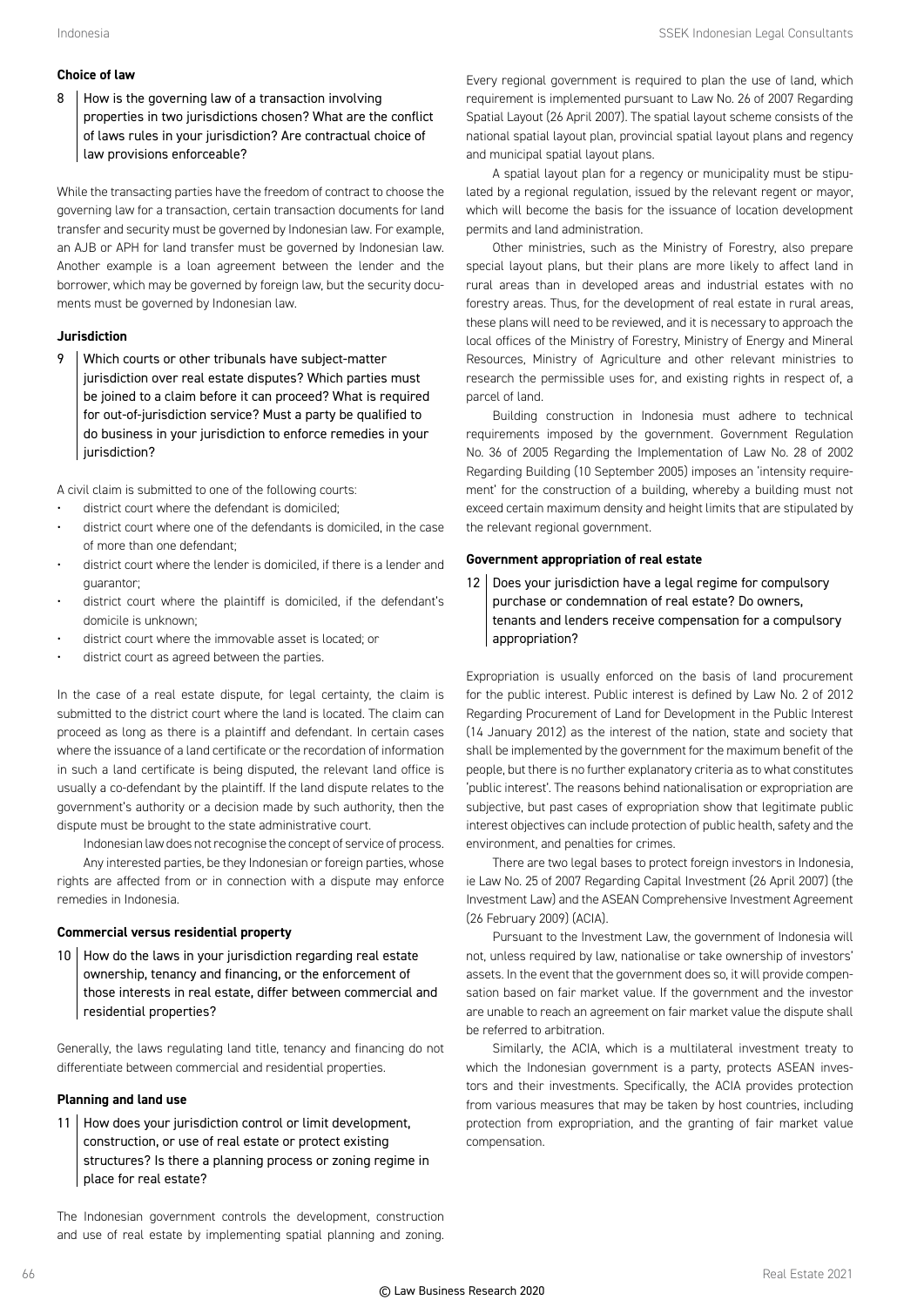#### **Forfeiture**

13  $\vert$  Are there any circumstances when real estate can be forfeited to or seized by the government for illegal activities or for any other legal reason without compensation?

Illegal activities conducted on a land area may entitle the government to impose administrative sanction on the person conducting such illegal activities, such as suspension of business activities or revocation of business licence. It is unlikely that the government would also revoke title over the land and building, as long as the owner legally acquired such land and building, unless the gravity of the illegal activities justified the government taking action over such land and building on the basis of protection of public interest.

Pursuant to Minister of Agrarian Affairs Regulation No. 13 of 2017 Regarding Procedures for Blocking and Seizure (9 August 2017), seizure is conducted for the purpose of dispute settlement (ie, if the land is an object in a civil case or of a tax debt, or if it is required for the purpose of a criminal investigation). This seizure is without compensation.

The seizure will be lifted upon the following conditions:

- in a civil case, upon the issuance of a final and binding court decision that the lawsuit is rejected or inadmissible or that the seizure is lifted, or through a court stipulation on the removal or lifting of the seizure;
- in a criminal case, upon the issuance of an Order on Cessation of Investigation and an application for the lifting of seizure by the police, or if the case is resolved based on a final and binding court decision; or
- in a tax case, upon the settlement of outstanding tax, based on a court decision, or based on a judgment by a tax dispute resolution body or a stipulation by the relevant minister or regional government.

#### **Bankruptcy and insolvency**

14 Briefly describe the bankruptcy and insolvency system in your jurisdiction.

A debtor will be declared bankrupt through a court decision if the debtor has two or more creditors and it fails to pay at least one debt that is due and payable. A bankruptcy petition may be submitted voluntarily or by one or more creditors.

A debtor will be insolvent by law if, in the verification meeting, there is no composition plan, the composition plan is rejected, or the composition plan is denied on the basis of a court decision.

There are three types of creditors in a bankruptcy of a debtor, based on their rank:

- preferred creditor, which ranks above secured creditor;
- secured creditor, which is a creditor that holds security over specific property owned by the debtor, such as a security right grantee; and
- unsecured creditor, which includes all other creditors.

Secured creditors, such as the holder of a security right over land, can exercise rights as if no bankruptcy has occurred. However, their rights will be stayed for 90 days following the declaration of bankruptcy. Transactions that assign the debtor's assets are stayed after the bankruptcy petition is granted. If the transaction is deemed to be detrimental to the debtor's assets the receiver may annul the transaction.

During the bankruptcy process, the debtor and creditors may instead agree on a suspension of debt payment obligations (PKPU). A PKPU allows a debtor that is unable to pay (or is expected to be unable to pay) a debt that has fallen due and payable to restructure the debts and pay their debts in the future, avoiding the need to declare bankruptcy.

During the PKPU process, the commercial court will appoint a supervisory judge and one or more administrators to jointly manage the debtor's assets with the debtor. The debtor requires approval from the administrator to take management and ownership of its assets, otherwise the suspension of payment will be terminated.

#### **INVESTMENT VEHICLES**

#### **Investment entities**

15 What legal forms can investment entities take in your jurisdiction? Which entities are not required to pay tax for transactions that pass through them (pass-through entities) and what entities best shield ultimate owners from liability?

For domestic investors, Indonesian law recognises various corporate vehicles, including those with non-legal entity status, such as a civil partnership, firm or limited partnership; or legal entity status, such as a limited liability company (PT) or co-operative.

For foreign investors, as generally required under the Investment Law, direct investment in Indonesia is implemented through the establishment of a limited liability company (usually referred to as a PT PMA, with PMA standing for foreign capital investment) or other forms allowed by law (eg, permanent establishment in the oil and gas sector).

All the foregoing corporate vehicles are able to acquire real estate, subject to certain limitations. PTs (for domestic investors) and PT PMAs (for foreign investors) are the preferred entities and most commonly used to acquire real estate and invest in the sector. A PT or PT PMA is also the best type of entity to shield the ultimate owners from liability, as it limits the personal liability of shareholders, directors and commissioners, unless the corporate veil is pierced because these corporate organs, for example, perform their duties in bad faith, jeopardising the company or in violation of the law.

#### **Foreign investors**

#### 16 What forms of entity do foreign investors customarily use in your jurisdiction?

Pursuant to the Investment Law, direct investment in Indonesia is generally implemented through the establishment of a PT PMA or other forms allowed under relevant Indonesian laws and regulations. A PT PMA is able to acquire real estate with the types of title that may be granted to an Indonesian entity, namely right to build, right to cultivate and right to use.

#### **Organisational formalities**

17 What are the organisational formalities for creating and maintaining the above entities? What requirements does your jurisdiction impose on a foreign entity? Does failure to comply incur monetary or other penalties? What are the tax consequences for a foreign investor in the use of any particular type of entity, and which type is most advantageous?

Key formalities to establish a PT or PT PMA are as follows:

- there must be at least two shareholders, which may be an individual or an entity. Foreign individuals or entities may become shareholders, subject to foreign ownership limitations that may be applicable to the PT or PT PMA's business sector pursuant to the Indonesian Negative List;
- it must have authorised, issued and paid-up capital. For a PT, there is no minimum threshold for authorised capital, but the issued and paid-up capital must be at least 25 per cent of the authorised capital. A PT PMA is subject to a higher capital requirement, with a minimum issued and paid-up capital of 2.5 billion rupiah;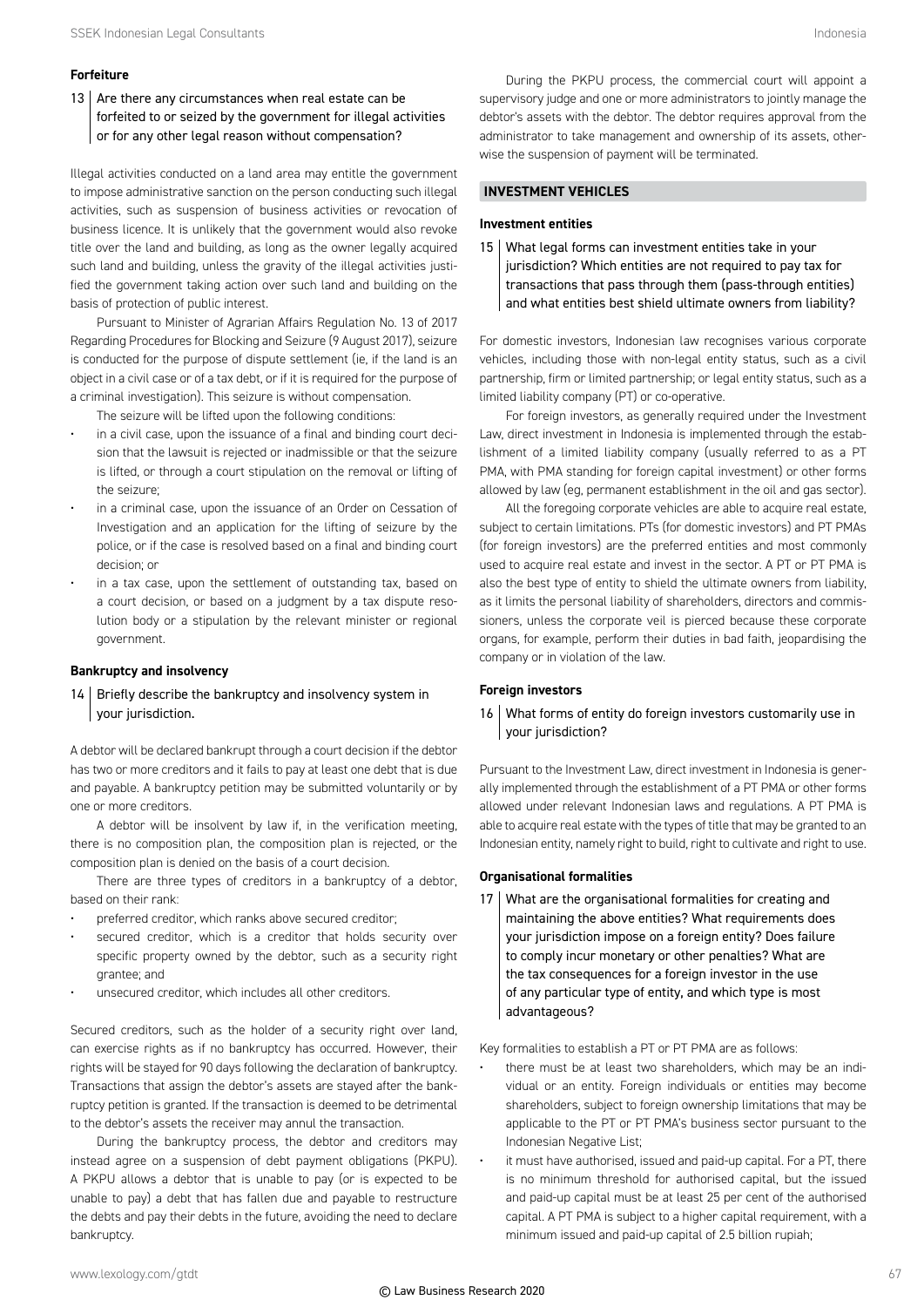- a PT PMA is subject to a minimum investment requirement of more than 10 billion rupiah, excluding land and buildings, the source of financing for which can be from equity or loans. The minimum total value of shares that a shareholder must own in the PT PMA is 10 million rupiah;
- it must at least have one director and one commissioner. A foreign national may serve as director or commissioner; and
- it will need to obtain permits and approvals required for the establishment of a company, such as a Business Identification Number, Taxpayer Registration Number, Business Licence and other technical licences.

PT PMAs are imposed with the additional requirement to submit a periodic investment report to the Indonesian Investment Coordinating Board. Failure to comply with this requirement will be subject to administrative sanctions in the form of written warning, restriction of business activity, suspension of business activity or revocation of licences.

A PT PMA, as an investment vehicle for foreign investors, must obtain a taxpayer registration number, meaning that it is a tax subject to which Indonesian tax laws apply.

#### **ACQUISITIONS AND LEASES**

#### **Ownership and occupancy**

18 Describe the various categories of legal ownership, leasehold or other occupancy interests in real estate customarily used and recognised in your jurisdiction.

Below are the types of land title and the parties who are permitted to acquire each of them:

- right of ownership: Indonesian individuals and specific Indonesian institutions;
- right to build: Indonesian individuals and Indonesian companies;
- right to cultivate: Indonesian individuals and Indonesian companies;
- right to use: Indonesian individuals, Indonesian companies, governmental institutions, religious and social agencies, diplomatic offices, international agencies, diplomatic offices, international agencies, foreign representative offices and foreign citizens;
- right to manage: government institutions (including regional governments, state-owned business entities, regional governmentowned business entities, PT Persero, authority bodies and other government legal entities designated by the government);
- right of ownership over apartment units: parties who are entitled to hold title for the land on which the building is built; and
- lease: Indonesian individuals, Indonesian companies, foreign companies and foreign individuals.

#### **Pre-contract**

#### 19 What are the typical pre-contractual steps?

The Indonesian Civil Code (ICC), as the regulatory foundation for contracts, does not regulate pre-contract documents, such as letter of intent, memorandum of understanding, term sheet or other non-binding agreements, although these are customary to be entered into by the transacting parties prior to executing a binding contract.

Before signing a contract, the buyer will conduct due diligence to identify any material risks that may affect the transaction. The result of the due diligence is crucial to determine the terms and conditions of the binding contract to be entered into by the parties, such as the conditions precedent to be imposed on the seller, representations and warranties from the seller and indemnity in favour of the buyer. The parties will usually execute a non-disclosure agreement before making any disclosure of documents, data and information for the purpose of the due diligence.

The use of a real estate broker is common for the sale or lease of property, but a real estate broker's business activity does not cover real estate financing. Pursuant to Minister of Trade Regulation No. 51/M-DAG/PER/7/2017 Regarding Property Brokerage Companies (3 August 2017), the activities of a real estate broker include services for property analysis, marketing, consultation and dissemination of information regarding property. A real estate broker will receive a commission for its services. For sale transactions, the commission ranges from 2–5 per cent of the transaction value, while for lease transactions it is 5–8 per cent of the transaction value.

The real estate brokerage business is closed for foreign investment and real estate brokerage companies must obtain a business licence from the Minister of Trade. The experts employed by brokerage companies must obtain a competence certificate.

#### **Contract of sale**

#### 20 What are typical provisions in a contract of sale?

Land is legally acquired in Indonesia upon the execution of a Sale Purchase Deed (AJB) by the seller and buyer, or an Land Relinquishment Deed (APH) in favour of the buyer. An AJB is used if the buyer wishes to acquire certificated title to the land with the same type as the seller's certificated title. An APH is used if the seller has certificated title to the land that is not the same type of title that the buyer can or wants to acquire, or if the seller does not yet have certificated title to the land to be sold.

An AJB or APH must be drawn up by a Land Deed Official (PPAT) having jurisdiction over the land and be executed in the Indonesian language before such PPAT. The clauses in the AJB or APH are normally standard clauses (eg, details of the land object, purchase price, transfer of proceeds and liabilities upon transfer of title or execution of the deed, allocation of fees, and dispute settlement forum). As AJBs and APHs are documents that would need to be submitted or provided to governmental authorities or other third parties for various purposes, the transacting parties usually refrain from disclosing therein arrangements that are commercial, sensitive or confidential in nature. These arrangements are customarily regulated in a separate sale and purchase contract between the parties.

Matters that are generally regulated in the contract include conditions precedent, representations and warranties of both the seller and buyer, undertakings or covenants, events of default, and indemnity.

#### **Environmental clean-up**

21 Who takes responsibility for a future environmental clean-up? Are clauses regarding long-term environmental liability and indemnity that survive the term of a contract common? What are typical general covenants? What remedies do the seller and buyer have for breach?

Upon the transfer of the title, the buyer assumes the rights and liability of the land, including any environmental liability. Therefore, it is crucial that environmental due diligence is performed before executing a contract. Any environmental issues identified at the due diligence stage will usually be included as the seller's conditions precedent to be settled prior to closing. If the severity of the issue makes it unfeasible to be resolved prior to closing it would become a condition subsequent, the seller's undertaking or a ground to adjust the purchase price. To further protect the buyer, the seller would be asked to provide environmental representations and warranties, and indemnity in case of breach or future environmental claims arising from environmental issues not previously disclosed by the seller.

The indemnity period can be freely negotiated between the buyer and seller. The buyer will usually take into account the statute of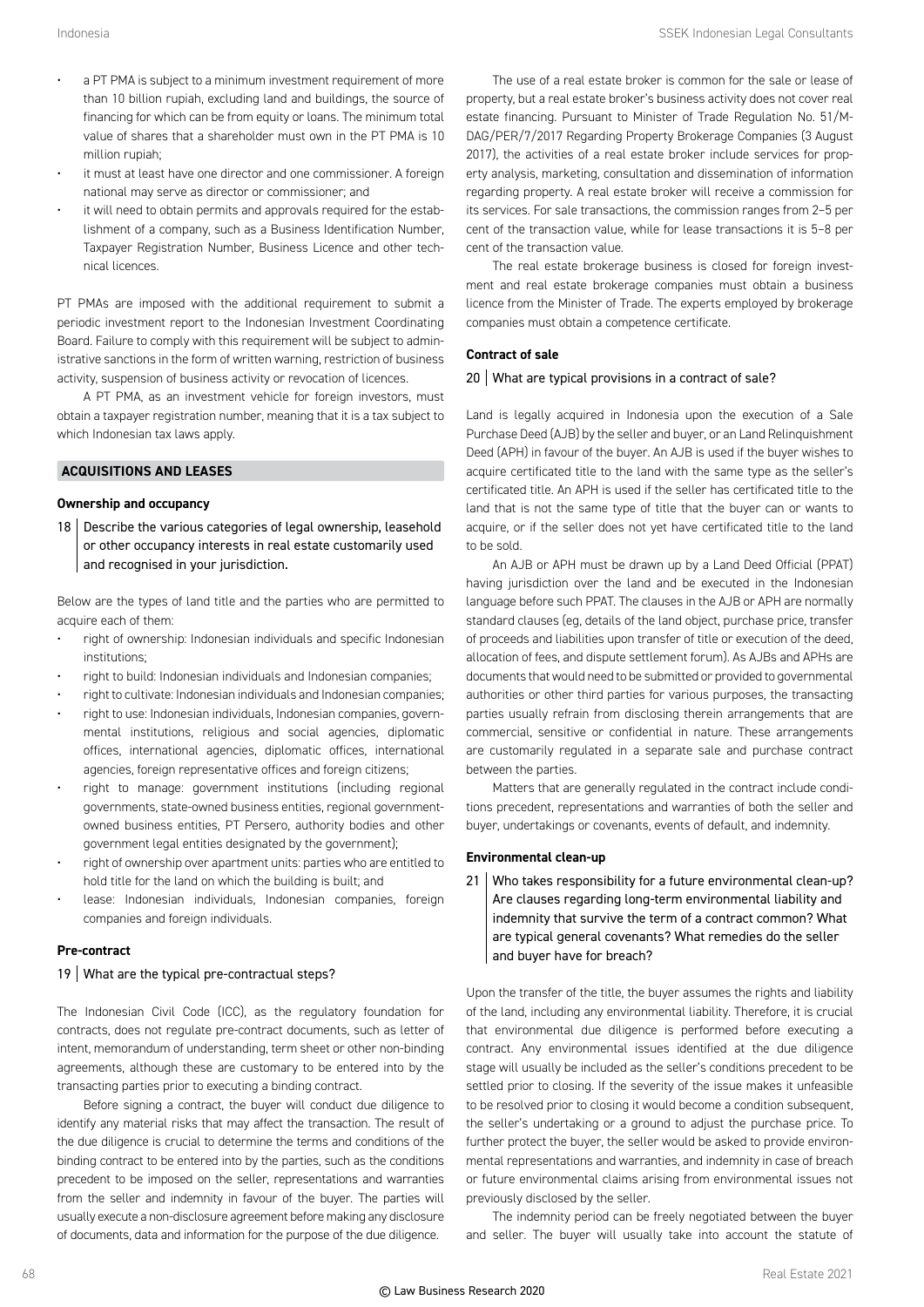limitation for environmental claims. Pursuant to Law No. 32 of 2009 Regarding Environmental Protection and Management (3 October 2009), the statute of limitation for filing an environmental lawsuit refers to the statute of limitation for general civil lawsuits under the ICC (ie, 30 years) as from the time the environmental pollution or damage is known. However, there is no statute of limitation if the environmental lawsuit concerns toxic waste and hazardous materials (B3 waste). For a criminal lawsuit, pursuant to the Indonesian Criminal Code, the statute of limitation depends on the possible length of imprisonment, ranging from six years to 18 years.

In many transactions, the parties usually agree to use the criminal statute of limitation for the indemnity period (usually six years), as it would be unreasonable to request a 30-year indemnity period.

#### **Lease covenants and representation**

22 What are typical representations made by sellers of property regarding existing leases? What are typical covenants made by sellers of property concerning leases between contract date and closing date? Do they cover brokerage agreements and do they survive after property sale is completed? Are estoppel certificates from tenants customarily required as a condition to the obligation of the buyer to close under a contract of sale?

Under Indonesian law, the tenant is protected should the lessor wish to sell or transfer the land to another party while the lease is still effective. Article 1576 of the ICC provides that leases as a matter of law survive the sale of property unless the lease agreement specifically states otherwise.

It is uncommon for a buyer to purchase land and a building with existing leases, unless the buyer also intends to acquire the business of the seller, in which case the transaction would be structured as a shares acquisition rather than an asset acquisition. Therefore, the typical representation made by the seller is that the property is not subject to any existing leases, and it will not enter into any lease prior to the closing of the transaction.

If the buyer wishes to purchase land and a building with existing leases, the seller will not be permitted to enter into new leases, or the buyer would normally request the seller to deliver the land and building in vacant condition. As such, the seller will need to terminate the existing leases in accordance with the relevant lease agreements. If, pursuant to the lease agreement, the termination of the lease would entitle the tenant to claim compensation or damages, the seller and the buyer can freely negotiate who will bear such payment.

Estoppel certificates are not common in Indonesia.

#### **Leases and real estate security instruments**

 $23$  | Is a lease generally subordinate to a security instrument pursuant to the provisions of the lease? What are the legal consequences of a lease being superior in priority to a security instrument upon foreclosure? Do lenders typically require subordination and non-disturbance agreements from tenants? Are ground (or head) leases treated differently from other commercial leases?

Lease agreements and security agreements are two separate agreements, hence a lease is not subordinate to a security instrument.

Unless otherwise provided under the lease agreement, the lease shall survive the encumbrance and execution of security right. The Deed of Granting of Security Rights may provide that the security right grantor can lease the secured land or modify the term of the existing lease on the secured land only with the prior written approval of the security right grantee.

The concept of ground and head leases is uncommon in Indonesia.

#### **Delivery of security deposits**

24 | What steps are taken to ensure delivery of tenant security deposits to a buyer? How common are security deposits under a lease? Do leases customarily have periodic rent resets or reviews?

It is common for a lessor to impose security deposits on the tenant. Although Indonesian law is silent on the form of deposits, the most common form is cash deposit. The payment of this deposit, including the amount, schedule and method of payment, is regulated in the lease agreement.

Rent resets or reviews can be freely negotiated between the lessor and the tenant based on the freedom of contract principle. Normally, the lessor shall require a rent increase upon the expiry of the initial lease term and the parties will have to agree to extend the lease.

#### **Due diligence**

25 What due diligence should be conducted before executing a contract? Is any due diligence customarily permitted or conducted after contract but before closing? What is the typical method of title searches and are they customary? How and to what extent may acquirers protect themselves against bad title? Discuss the priority among the various interests in the estate. Is it customary to obtain government confirmation, a zoning report or legal opinion regarding legal use and occupancy?

It is customary to conduct due diligence before execution of a contract, as the result of the due diligence may be one of the bases to negotiate the terms and conditions of the contract (eg, conditions precedent, representations and warranties, indemnity). The due diligence would normally cover the following:

- land ownership and land search: to ensure the seller is the legal owner and is entitled to transfer the land title. The documents that need to be reviewed depend on whether the land is certificated. A land search at the relevant land office is conducted to check the legal owner of the land and whether there is any security right or claim over the land;
- licences: to identify whether the existing licences associated with the land are relevant for the buyer and whether the buyer has obtained all required licences for the land and any building erected on it. If so, the buyer will also need to check the validity of the relevant licences. It is also necessary to check whether there are any obligations imposed under the licences (eg, reporting obligations, restrictions);
- agreements: the buyer will need to review all relevant agreements pertaining to the land (eg, lease agreement, financing or loan agreement making the land an encumbrance) and check any material provisions in the contract that could impede the contemplated transaction (eg, cross default, negative covenant);
- information on seller: if the seller is an entity, the buyer will need to check the seller's articles of association, authorised representative and other corporate documents relevant to the transaction. If the seller is an individual, the buyer will need to check the marital status of the seller and validity of any heir (if the obtainment is through inheritance); and
- miscellaneous: evidence of tax payment (eg, land and building tax, and land acquisition tax and duty), research at the relevant government institution to confirm zoning and spatial layout, and the map of the land. Additionally, in certain cases, it might be necessary to conduct a site visit and interview the relevant parties who know the status of the land.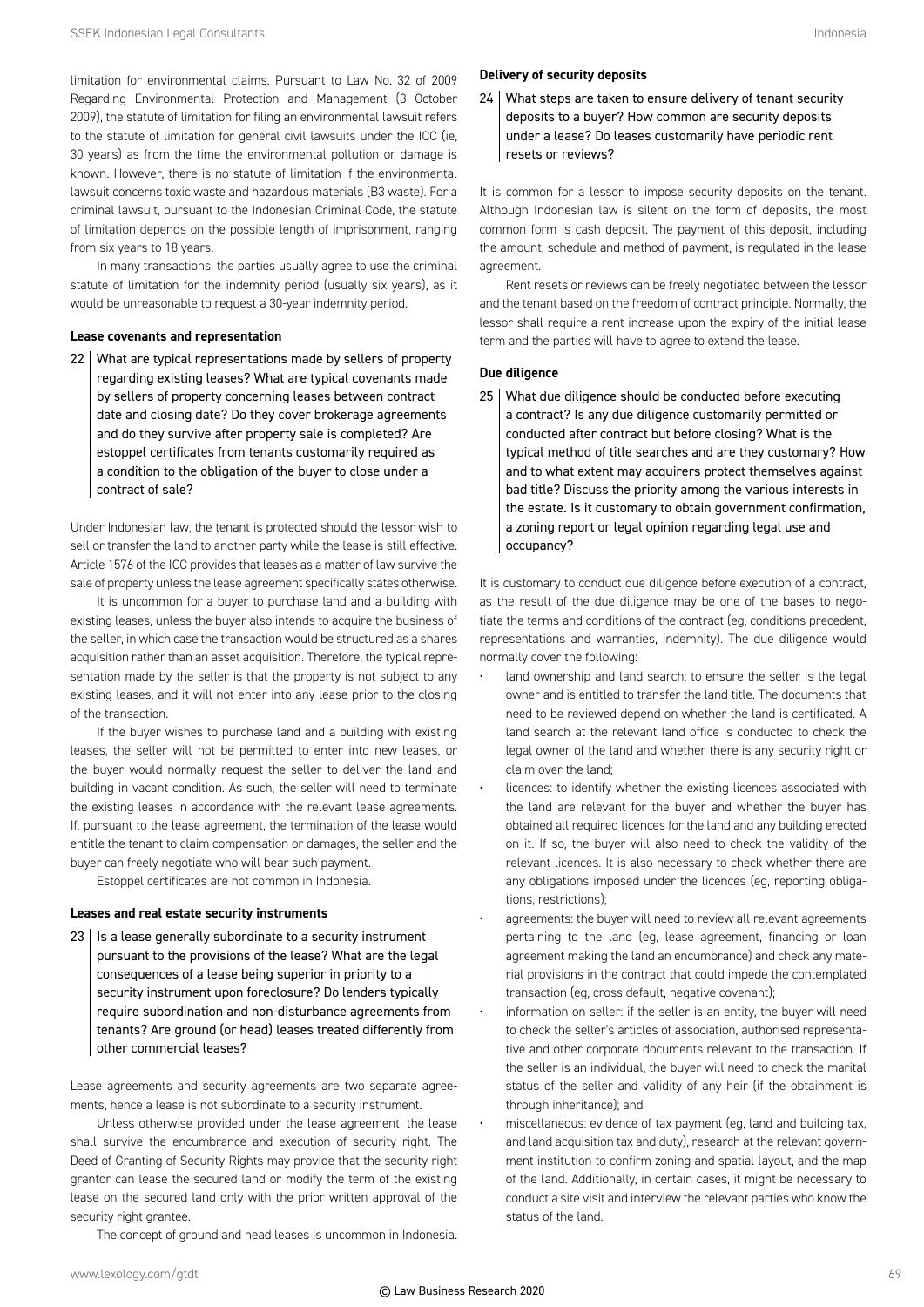#### **Structural and environmental reviews**

 $26$  | Is it customary to arrange an engineering or environmental review? What are the typical requirements of such reviews? Is it customary to get representations or an indemnity? Is environmental insurance available?

Legal due diligence for environmental issues is typically limited to compliance that can be assessed based on documentary due diligence, such as licences, reports or the existence of warning letters from governmental authorities. The buyer should also engage an environmental consultant to identify potential environmental liability from the seller's business activities that may require technical or on-site assessments.

An engineering review is typically performed by a technical team established by the buyer or a consultant engaged by the buyer.

It is customary, and in fact advisable from the buyer's perspective, for the seller to provide representations and for the buyer to be entitled to indemnity due to breach of such representations.

Environmental insurance is available.

#### **Review of leases**

27 Do lawyers usually review leases or are they reviewed on the business side? What are the lease issues you point out to your clients?

Yes, lawyers usually review lease agreements. While lawyers may not dwell on technical matters of the lease, they will review key material provisions, which include:

- rent, conditions that may trigger adjustment of rent, payment schedule;
- actions that require prior approval from or notification to the lessor or the tenant;
- actions that are prohibited to be conducted by the tenant;
- occurrences that may constitute events of default and events that may trigger termination of the lease;
- costs that shall be borne by the tenant;
- liability to be assumed by the tenant with respect to the use of the property and who will bear the associated expenses arising therefrom (eg, in the event of renovation or modification of the leased space); and
- assignment and sub-lease.

In a sale transaction, an issue that needs to be highlighted is whether there is any existing lease, and whether it is a short or long-term lease. The lease agreement needs to be reviewed to identify the rights of the tenant that may be triggered (eg, the right to terminate the lease), and any financial obligation that may arise therefrom. If the buyer does not wish to continue the lease, the lease agreement needs to be reviewed to identify whether it allows unilateral termination by the lessor and any financial obligation that may arise therefrom.

A property management agreement may be entered into by the building owner with a third-party professional, and it constitutes a separate agreement with financing security instruments. The agreement may regulate the terms and conditions in the event that the property is used as collateral.

#### **Other agreements**

#### 28 What other agreements does a lawyer customarily review?

A lawyer will also customarily review financing or loan agreements, brokerage agreement, management agreement, and other services agreements relating to the use of real estate.

#### **Closing preparations**

 $29$  How does a lawyer customarily prepare for a closing of an acquisition, leasing or financing?

For any transactions, the lawyer shall ensure that all conditions precedent are satisfied or duly waived, and all closing deliverables are in order.

Typical deliverables for a land acquisition include:

- official land registration statement letter from the land search issued by the land office confirming that the seller is the legal owner of the land and whether there is any security right or claim over the land;
- if the seller has certificated title to the land but such title is not the same type of title that the buyer can or wants to acquire, the land certificate which has been converted to the type that the buyer can or wants to acquire;
- if the seller does not yet have certificated title to the land to be sold, the certification of such land;
- spousal consent (if the seller is an individual) or corporate approval (if the seller is a company) that may be required pursuant to its articles of association;
- proof of associated tax payment for the land by the seller; and
- if the purchase price is to be deposited in an escrow account, the escrow agreement and proof of the money deposit, as well as necessary instructions to release the money at closing.

The payment of purchase price will be on the closing date.

For a lease, as this is a contractual arrangement between the lessor and the tenant, the procedure to close a lease agreement is more straightforward. The lessor will usually require the tenant to deliver its corporate documents or personal information (as applicable) and payment of deposit and rent, as well as initial payment of mandatory maintenance charges and administrative fees, with the amount and method of payment as agreed between the parties under the lease agreement.

For financing, it depends on who the lender is. If the lender is an affiliate company or a shareholder, the procedures are more straightforward and usually what is required is corporate approval of the borrower, as may be required under its constitutional documents. If the lender is a non-affiliate third-party lender, it will additionally perform due diligence to identify any material risks that shall be resolved prior to closing as conditions precedent (eg, non-compliance that may affect the borrower's business operations or project). The closing deliverables may include corporate approval of the lender and borrower and finance documents of the borrower to evidence the borrower's financial condition.

#### **Closing formalities**

 $30$  | Is the closing of the transfer, leasing or financing done in person with all parties present? Is it necessary for any agency or representative of the government or specially licensed agent to be in attendance to approve or verify and confirm the transaction?

The closing is normally done in person attended by all parties and a notary or PPAT because certain closing documents are required to be signed in notarial deed form before a notary or PPAT. For example, for a land acquisition, the AJB is signed before a PPAT. In the case of lease or financing, the lease agreement or loan agreement is also usually prepared in a notarial deed form signed before a notary.

Upon the signing of the notarial deeds, the notary or PPAT will prepare original copies of the deeds for each of the parties.

The presence of a governmental authority or official from the land office is not required.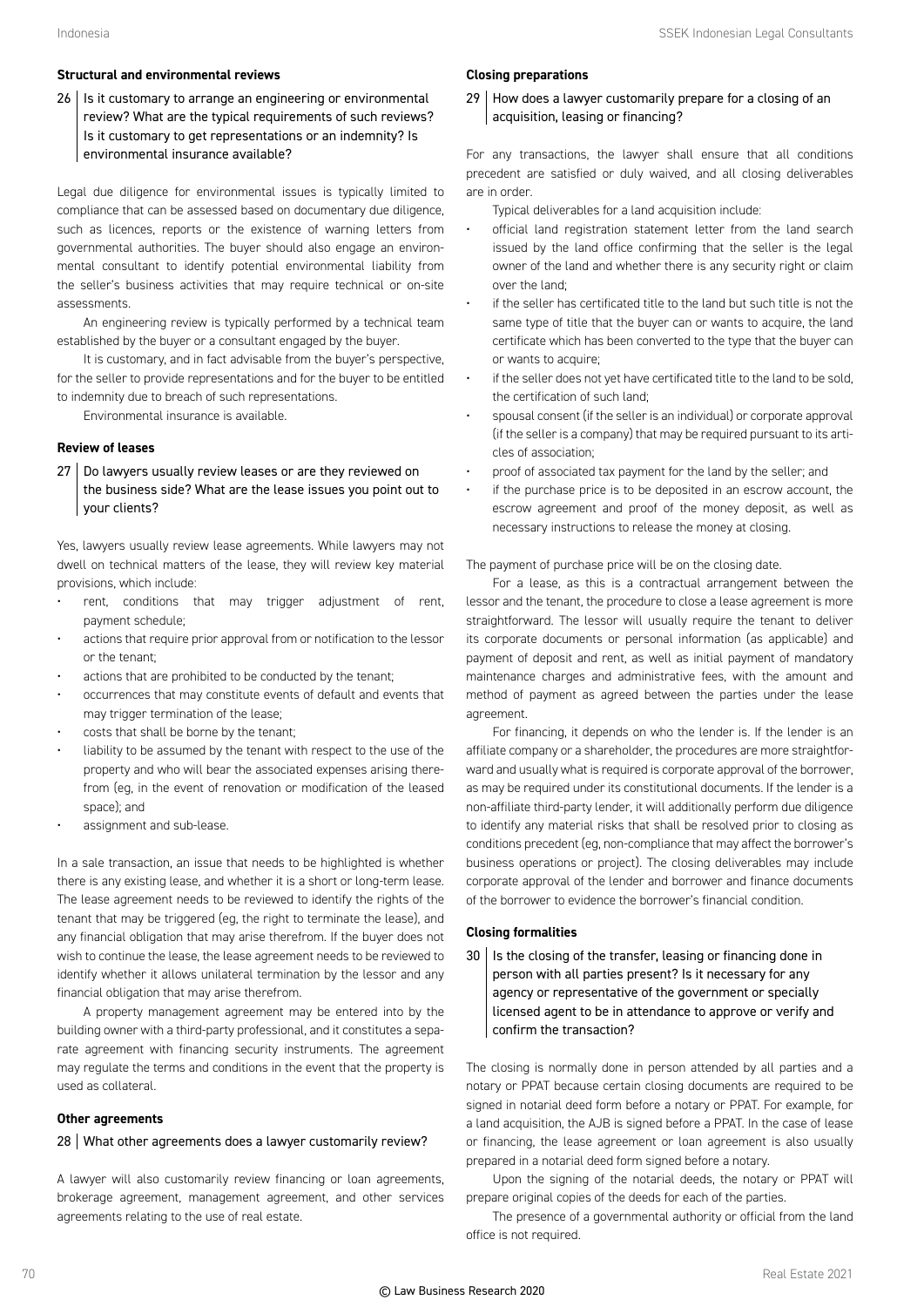#### **Contract breach**

31 What are the remedies for breach of a contract to sell or finance real estate?

The non-breaching party may claim for damages against the breaching party in Indonesian courts or another dispute resolution forum chosen by the parties under the contract. Other forms of remedy, such as retainment of down payment or penalty, are to be freely negotiated between the parties based on the freedom of contract principle.

#### **Breach of lease terms**

32 What remedies are available to tenants and landlords for breach of the terms of the lease? Is there a customary procedure to evict a defaulting tenant and can a tenant claim damages from a landlord? Do general contract or special real estate rules apply? Are the remedies available to landlords different for commercial and residential leases?

The available remedies, including eviction, in the context of commercial or residential leases, can be freely negotiated between the lessor and the tenant based on the freedom of contract principle.

Normally, the remedy clause will stipulate that the remedy provided under the contract shall not be exclusive or limit any other remedies that may be available by law.

#### **FINANCING**

#### **Secured lending**

33 Discuss the types of real estate security instruments available to lenders in your jurisdiction. Who are the typical providers of real estate financing in your country? Are there any restrictions on who may provide financing?

In Indonesia, the most common form of security interest over real estate is a security right. A security right is used to secure land with certain land titles (ie, right of ownership, right to build, right to cultivate or right to use (*Hak Pakai*) over state land and right of ownership over apartment units over right of ownership, right to build or *Hak Pakai* land) and all the fixtures attached to the land.

The most common methods of real estate financing include:

- internal funding using the company's own capital funds;
- loan from a third party, including banks and international lenders;
- joint venture financing, if the acquiring party is a joint venture company and is using its own capital funds; and
- listing on the Indonesia Stock Exchange (IDX): there are numerous real estate companies in Indonesia that obtained funding by going public and listing part of their shares on the IDX.

There is neither a prohibition on granting security over real estate to foreign lenders nor restrictions on repayments being made to foreign lenders under a security document or loan agreement. Pursuant to Law No. 4 of 1996 Regarding Security Right over Land and Attached Fixtures (9 April 1996) (Indonesian Security Right Law), the underlying agreement of a security right (eg, the loan agreement) can be signed overseas and the associated parties can also be a foreign individual or entity, as long as the loan is used for a development within the territory of the Republic of Indonesia.

A *Hak Pakai* over state land that is not transferrable (eg, *Hak Pakai* of the government, *Hak Pakai* of a social or religious agency and *Hak Pakai* of the representative of a foreign country), whose validity is not governed and is granted for as long as the land is utilised for specific purposes, cannot be granted a security right.

#### **Leasehold financing**

34 Is financing available for ground (or head) leases in your jurisdiction? How does the financing differ from financing for land ownership transactions?

The concept of ground or head lease is uncommon in Indonesia.

As for lease financing, the most common methods are using internal funding or a loan from a third party. There is no specific regulation on lease financing; therefore, there is no requirement on the minimum term for a lease being financed. An agreement on lease financing is to be negotiated between the parties based on the freedom of contract principle.

#### **Form of security**

35 What is the method of creating and perfecting a security interest in real estate?

The most common form of security for real estate is a security right. This must be registered with the land office, and upon registration it will be recorded in the relevant land certificate over which the security right is encumbered. The security right grantee will also be issued a Security Rights Certificate.

Before registering the security right, the security right grantor and the grantee must first execute an Deed of Granting of Security Rights (APHT) before a Land Deed Official (PPAT) having jurisdiction over the land, along with the submission of required documents (eg, original land certificate, original transaction agreement between the security right grantor and the grantee, and evidence of property tax payment).

#### **Valuation**

 $36$  Are third-party real estate appraisals required by lenders for their underwriting of loans? Are there government or industry standards for appraisals? Must appraisers have specific qualifications or required government or industry certifications? Who is required to order the appraisal?

Yes, the lenders normally require real estate appraisals to determine the value of the property, primarily to ensure that the value of the land to be encumbered is sufficient to secure the loan amount. The appraisal is conducted by an independent third-party appraiser, which must be licensed by the Ministry of Finance.

The appraisal is ordered by the lender.

#### **Legal requirements**

37 What would be the ramifications of a lender from another jurisdiction making a loan secured by collateral in your jurisdiction? What is the form of lien documents in your jurisdiction? What other issues would you note for your clients?

There is neither a prohibition on granting security over real estate to foreign lenders nor restrictions on repayments being made to foreign lenders under a security document or loan agreement. The elucidation of article 10(1) of the Indonesian Security Right Law expressly provides that the underlying agreement of a security right (eg, the loan agreement) can be signed overseas and the associated parties can also be a foreign individual or entity, as long as the loan is used for a development within the territory of the Republic of Indonesia.

The foreign lender does not need to have a presence or be licensed to do business in Indonesia.

In Indonesia, the most common form of security interest over real estate is a security right. Security right is used to secure land with certain land titles (ie, right of ownership, right to build, right to cultivate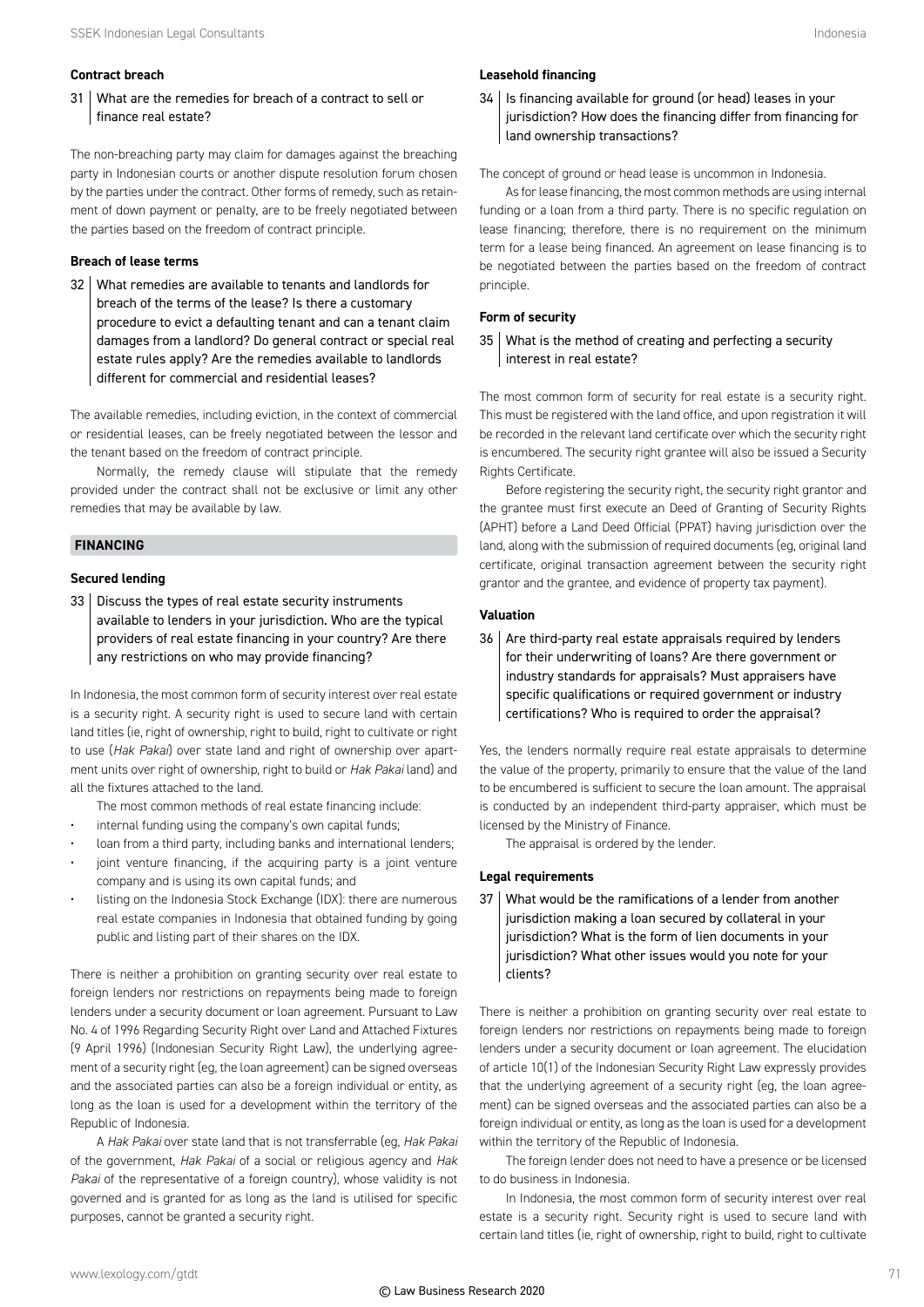or *Hak Pakai* over state land and right of ownership over apartment units over right of ownership, right to build or *Hak Pakai* land) and all the fixtures attached to the land.

The most common form of security for real estate is a security right. This must be registered with the land office, and upon registration it will be recorded in the relevant land certificate over which the security right is encumbered. The security right grantee will also be issued a Security Rights Certificate.

Before registering the security right, the security right grantor and the grantee must first execute an APHT before a PPAT having jurisdiction over the land, along with the submission of required documents (eg, original land certificate, original transaction agreement between the security right grantor and the grantee, and evidence of property tax payment).

If secured land is transferred, the security right will remain attached to the land, unless the security right is removed. The security right may be removed upon the occurrence of the following conditions:

- the loan secured by the security right is settled;
- the security right is released by the security right grantee;
- the security right is removed based on a court stipulation; or
- the forfeiture of land right encumbered with the security right.

#### **Loan interest rates**

38 How are interest rates on commercial and high-value property loans commonly set (with reference to LIBOR, central bank rates, etc)? What rate of interest is legally impermissible in your jurisdiction and what are the consequences if a loan exceeds the legally permissible rate?

The interest rate can be freely determined by the parties based on the freedom of contract principle, with due observance of the reasonableness principle. Indonesian law does not regulate a maximum interest rate. There is no differentiation based on the type of property (eg, commercial or residential).

#### **Loan default and enforcement**

39 How are remedies against a debtor in default enforced in your jurisdiction? Is one action sufficient to realise all types of collateral? What is the time frame for foreclosure and in what circumstances can a lender bring a foreclosure proceeding? Are there restrictions on the types of legal actions that may be brought by lenders?

The remedy is normally enforced by way of executing the security, which for real estate is the security right.

A security right can be executed if a security right grantor (debtor) fails to fulfil an obligation stipulated under the loan agreement. Principally, a security right is enforceable without the need for the lender first to submit any claims to the court or to wait for any final and binding court decision on the basis that the Security Rights Certificate issued to the lender has naturally been conferred with executorial status written into the initial part of the certificate. This is in line with the nature of a security right, including that it is easy and certain to be executed.

The Indonesian Security Right Law provides two alternative security right execution methods: through a public auction or a private sale. The consent of both parties is required for the private sale method.

The execution of a security right by a public auction must be carried out based on a court order. It should be noted that the court order is not a court decision on whether the debtor was in default, but is merely a stipulation issued by the court converting the rights held by the security right holder into a real action, allowing the security right grantee to auction the secured land publicly.

#### **Loan deficiency claims**

 $40$  Are lenders entitled to recover a money judgment against the borrower or guarantor for any deficiency between the outstanding loan balance and the amount recovered in the foreclosure? Are there time limits on a lender seeking a deficiency judgment? Are there any limitations on the amount or method of calculation of the deficiency?

Deficiency judgments are not recognised under Indonesian law, but the lender can submit a claim in a normal civil court proceeding to recover the outstanding loan balance that is not sufficiently covered from the proceeds of security enforcement.

#### **Protection of collateral**

41 What actions can a lender take to protect its collateral until it has possession of the property?

The nature of a security right is attached to the land object, regardless of whose possession it is in. The secured land object thus may still be occupied and utilised by the debtor or any other permitted party, until its execution by the lender. Therefore, the best way to protect the security right is by way of properly registering it. Once the security right is registered it will provide conclusive legal ground for the lender as the security holder and to execute the security right in the event of default.

As an additional note, there may be more than one security right encumbered over one land certificate. The holder of the first rank of security right is given priority to execute the security right, and so on.

The concept of security right grantee in possession is prohibited. The Indonesian Security Right Law provides that any covenant that grants entitlement or authority for the security right grantee to own the secured land object in the event of default by the debtor shall be null and void. In the event of default, the security right may only be executed by either public auction or a private sale. This is in line with the nature of security under Indonesian law, whereby a security is granted to secure the payment of indebtedness, and not as a method of acquiring or possessing the debtor's assets.

#### **Recourse**

42 May security documents provide for recourse to all of the assets of the borrower? Is recourse typically limited to the collateral and does that have significance in a bankruptcy or insolvency filing? Is personal recourse to guarantors limited to actions such as bankruptcy filing, sale of the mortgaged or hypothecated property or additional financing encumbering the mortgaged or hypothecated property or ownership interests in the borrower?

Indonesian law does not differentiate between recourse and nonrecourse loans. In principle, all assets of the borrower can be used as collateral. However, these assets will need to be clearly set forth under the loan agreement, because a specific security document for each collateral needs to be drawn up, and certain types of security must be registered with the governmental authority to perfect them (eg, security right and fiducia). Therefore, the lender must ensure the security documents are duly executed and the required registrations have been made, otherwise the collateral cannot be executed.

In bankruptcy proceedings, all assets of the debtor will be utilised to settle the debtor's liabilities. Secured creditors, such as the holder of a security right over the land, can exercise rights to execute their security as if no bankruptcy has occurred. However, their rights will be stayed for 90 days following the declaration of bankruptcy.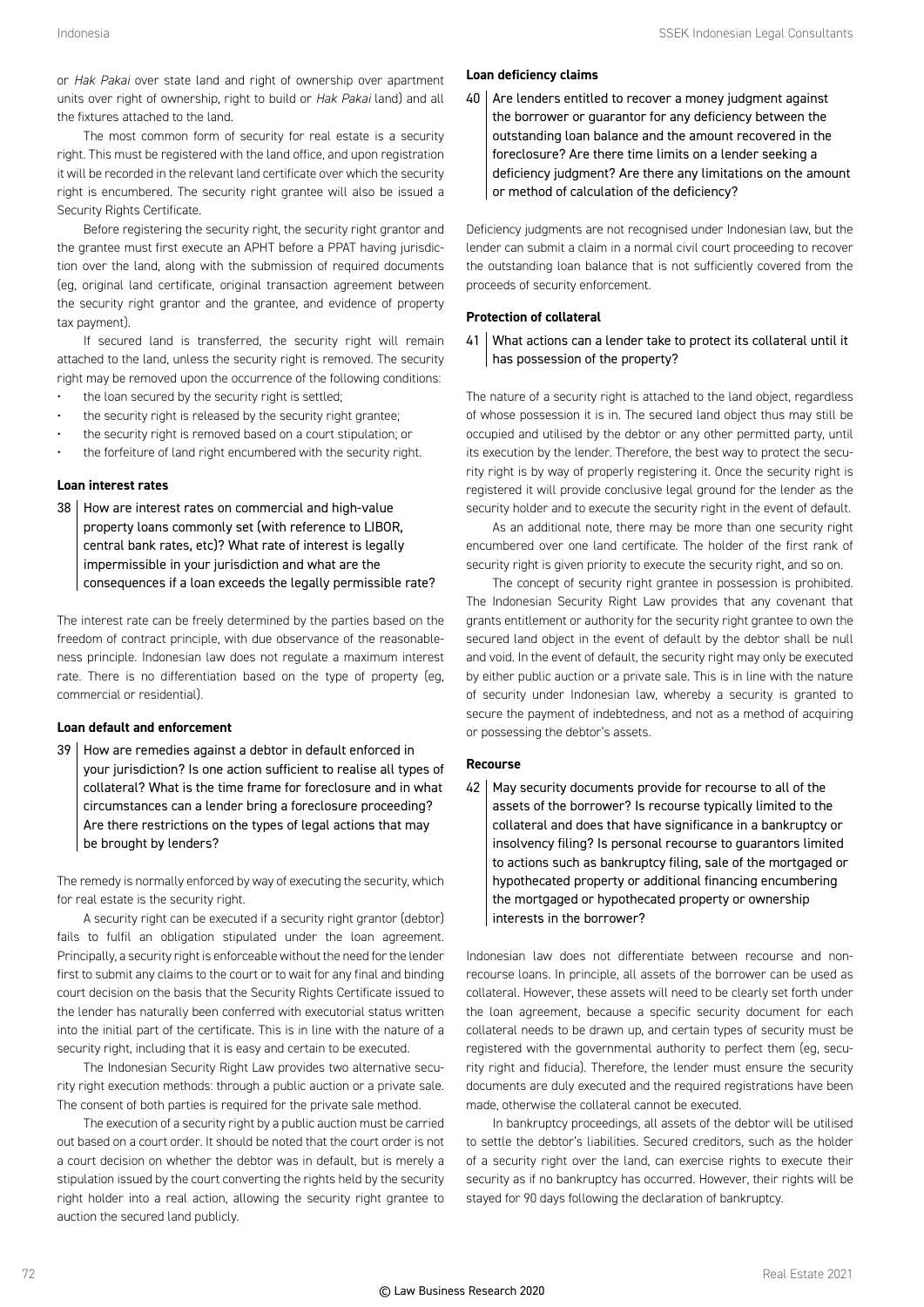#### **Cash management and reserves**

 $43$  | Is it typical to require a cash management system and do lenders typically take reserves? For what purposes are reserves usually required?

The implementation of a cash management system and reserves (including the purposes of such reserves) can be freely negotiated and agreed between the parties based on the principle of freedom of contract.

#### **Credit enhancements**

44 What other types of credit enhancements are common? What about forms of guarantee?

The type and use of credit enhancements depends on the type of financing. Holdbacks and interest reserves are usually implemented if the loan is granted by a foreign lender and the loan agreement is governed by foreign law (eg, Singaporean law).

Letters of credit are common for trade financing.

Guarantees are also common, which may be in the form of a bank guarantee, corporate guarantee or personal guarantee. A bank guarantee is normally required for large-scale financing (such as project finance), while a corporate guarantee or personal guarantee are additional security that may be requested by the lender for financing in general.

A guarantee may be enforced upon default by the borrower.

#### **Loan covenants**

45 What covenants are commonly required by the lender in loan documents?

Covenants that are commonly required by the lender from the borrower in loan documents include:

- it shall maintain and preserve all of its properties that are used in its business operations in good working order and condition;
- it shall preserve and maintain its corporate existence, all governmental licences and consents, and shall continue to engage in business of the same general type as now conducted by it;
- it shall cause the shareholders to maintain their current shareholding ratio in the borrower;
- it shall pay all taxes, assessments and governmental charges upon it or upon its properties promptly when due;
- it shall comply in all material respects with all applicable laws and regulations in relation to its business and the loan;
- it shall ensure that its obligations under the loan agreement shall at all times rank at least pari passu with all its other present and future instruments of indebtedness except for obligations accorded preference by mandatory provisions of Indonesian law;
- it will deliver to the lender its financial statements after the end of each fiscal year;
- it will promptly notify the lender if it knows or has reason to know that any default has occurred, or any certain conditions that may be required by the lender to be notified (eg, change of ownership structure);
- it will permit any officers or employees of the lender to visit and inspect its properties to review the credit of the borrower or relating to compliance with the loan agreement; and
- it will at all times institute, maintain and comply with internal procedures and controls satisfactory to the lender for the purpose of preventing it from being used for money laundering, financing of terrorist activity, fraud or other corrupt or illegal purposes or practices.

Other negative covenants that may be required by the lender from the borrower, on a case-by-case basis, include:

- it shall not encumber its assets with other encumbrances:
- it will not enter into any merger, consolidation or amalgamation, or liquidate itself, or enter into any reorganisation or corporate restructuring, or sell, transfer or otherwise dispose of all or substantially all of its property or assets;
- it will not create any other loan that is outside the ordinary course of business or that exceeds a certain threshold amount or without approval from the lender;
- it will not make any material change in the nature of its business:
- it will not enter into any transaction except in the ordinary course of business on ordinary commercial terms and on the basis of arm'slength arrangements; and
- it will not provide any borrowing or financing, or financial guarantee to any party that is outside its ordinary course of business or that exceeds a certain threshold amount.

#### **Financial covenants**

#### 46 | What are typical financial covenants required by lenders?

Typical financial covenants required include the maintenance of liquidity and hedging ratio. A borrower obtaining an offshore loan is required to make periodic reports to Bank Indonesia (the central bank of Indonesia).

To periodically review the borrower's financial condition, the lender usually requires the borrower to submit financial statements after the end of each fiscal year, and to be granted access to examine the borrower's books and records.

Ongoing appraisals may be performed as agreed by the transacting parties.

#### **Secured movable (personal) property**

47 What are the requirements for creation and perfection of a security interest in movable (personal) property? Is a 'control' agreement necessary to perfect a security interest and, if so, what is required?

Typical securities over movable property include a pledge and fiducia security. There is no specific formality for a pledge to be complete aside from the requirement for a pledge agreement, which does not need to be registered to any governmental authority. Upon the encumbrance of a pledge, the movable property is in the possession of the pledgee, and the pledgor typically grants a power of attorney to execute the pledge if the debtor defaults.

Unless expressly provided in the pledge agreement, the lender must auction the movable property to receive repayment. A pledged asset can be exempted from auction if the pledgor and the pledgee have agreed this in the pledge agreement.

For a fiducia, the movable property will still be in the possession of the debtor. The right is formalised by a deed of fiducia security, and the fiducia must be registered with the Ministry of Law and Human Rights. Afterwards, a fiduciary certificate will be issued, which renders the fiduciary encumbrance complete.

Failure to obtain a fiduciary certificate would render the fiduciary right non-existent.

A control agreement is uncommon.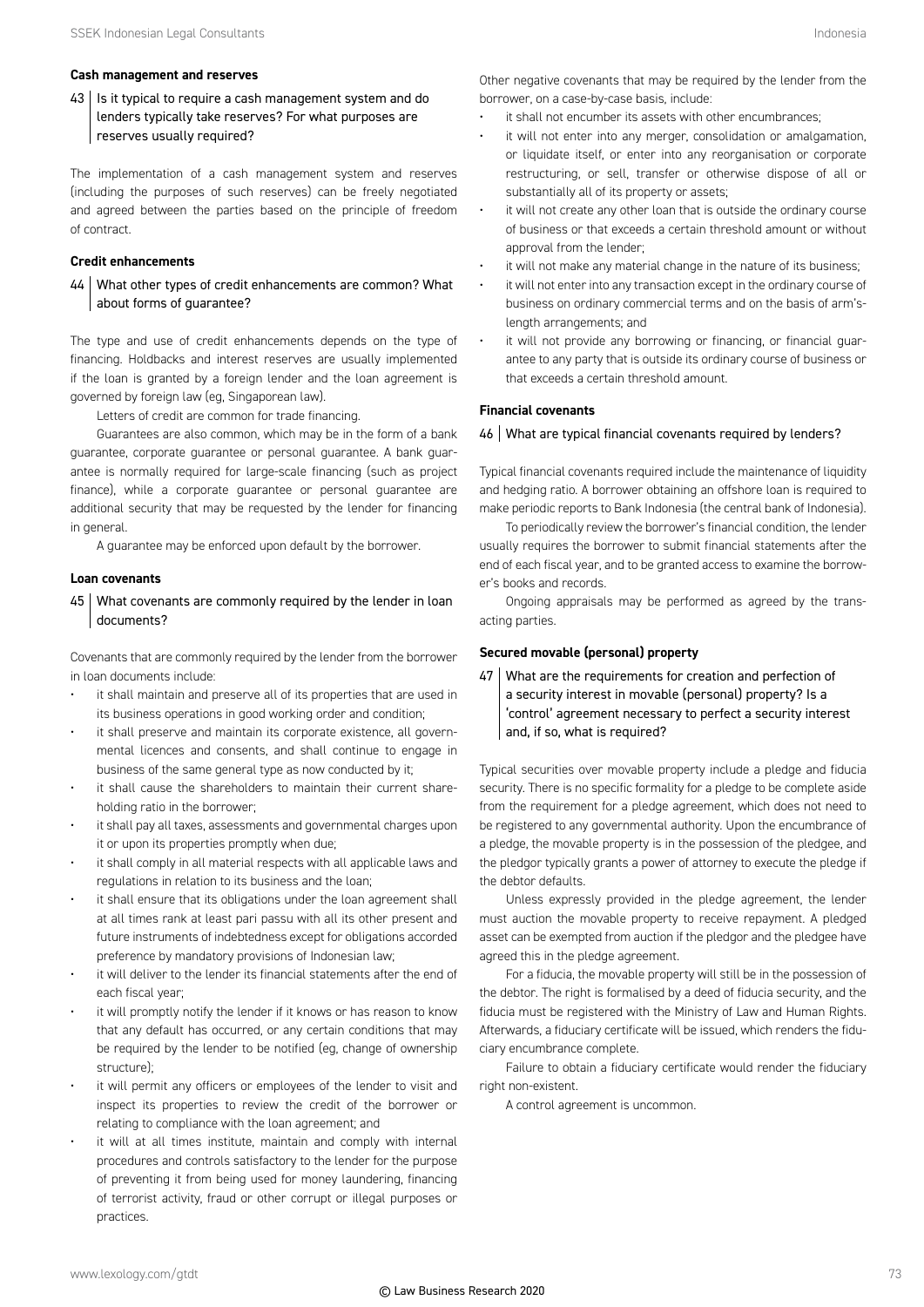#### **Single purpose entity (SPE)**

48 | Do lenders require that each borrower be an SPE? What are the requirements to create and maintain an SPE? Is there a concept of an independent director of SPEs and, if so, what is the purpose? If the independent director is in place to prevent a bankruptcy or insolvency filing, has the concept been upheld?

Generally, a company may engage in more than one type of business provided that it is able to secure the relevant business licence for each type of business, except for certain businesses that by law require an SPE. Therefore, it is uncommon for a lender to require each borrower be an SPE, unless the borrower's business by law is categorised as a business to be engaged in by an SPE.

What is common is for the lender to impose a negative covenant to the borrower that it will not make any material alteration to its current business activity or engage in other business activities.

The concept of an independent director is not recognised in Indonesia.

#### **UPDATE AND TRENDS**

#### **International and national regulation**

 $49$  Are there any emerging trends, international regulatory schemes, national government or regulatory changes, or other hot topics in real estate regulation in your jurisdiction? (eg, transition to a new alternative benchmark rate upon cessation of LIBOR as benchmark rate?)

The coronavirus pandemic has inevitably impacted many business areas, including real estate. Many regions in Indonesia, in particular the country's capital, Jakarta, have implemented large-scale social restrictions, causing the closure of schools, offices, public spaces and entertainment venues.

The situation has caused a slowdown in the real estate sector. The market is unlikely to see new leases signed, and some local investors and developers are taking a step back from their real estate projects, both commercial and residential.

There have been no significant changes in the real estate regulatory framework in Indonesia, and, at the time of writing, few policies, if any, have been implemented to boost the real estate sector during the pandemic.

Indonesia's Ministry of Finance has enacted Minister of Finance Regulation No. 86/PMK.03/2020 Regarding Tax Incentives for Taxpayers Affected by the Coronavirus Pandemic (16 July 2020) (as amended), which grants certain tax incentives to business actors whose business activities are listed therein, including a few real estate business sectors (tourism areas and owned or leased real estate). However, the tax incentives are primarily for the payment of employees withholding tax and are aimed at preserving companies' cash flow. No incentives have yet been issued to boost the real estate sector in general.

On the administrative side, the National Land Office (BPN) has relaxed the time period for granting, extending or renewing expiring land rights. The new rules are contained in BPN Decree No. 88.1/SK-HR.01/ IV/2020 (16 April 2020) Regarding the Extension of the Validity of Land Rights and the Extension for the Registration of the Decree on the Granting, Extension or Renewal of Land Rights that Have Expired or Will Expire during the Coronavirus Disease 2019 (COVID-19) Emergency Period (Decree 88/2020), which applies retroactively from 31 March 2020.

Decree 88/2020 extends the expiry date of land rights and the registration deadline for submitting the decree regarding the granting, extension or renewal of land rights, to December 31, 2020. This policy applies to all land rights with an expiry period, namely right to build, right to cultivate and right to use. It applies to all decrees on the granting, extension or renewal of land rights that expire from 31 March 2020 onward during the coronavirus emergency period.



Denny Rahmansyah dennyrahmansyah@ssek.com

Greita Anggraeni greitaanggraeni@ssek.com

Mayapada Tower I, 14th Floor Jalan Jenderal Sudirman Kav. 28 Jakarta, 12920 Indonesia Tel: +62 21 2953 2000 / +62 21 521 2038 Fax: +62 21 521 2039 www.ssek.com

Land right certificates and decrees that expired before 31 March 2020, are excluded from the expiry date and registration deadline extension.

#### **Coronavirus**

50 What emergency legislation, relief programmes and other initiatives specific to your practice area has been implemented to address the pandemic? Have any existing government programmes, laws or regulations been amended to address these concerns? What best practices are advisable for clients?

The Indonesian government has issued numerous pieces of legislation and implemented many initiatives in various sectors in response to the coronavirus pandemic. Key points for each sector are, briefly, as follows.

- imports: Indonesia has taken measures to ensure the availability of basic commodities and the continuity of manufacturing. These measures include simplifying the import licensing process and maintaining the accessibility of essential goods and principal commodities;
- tax: the pandemic has slowed the Indonesian economy, cut state revenue and forced increased state spending and financing. In response, the Indonesian government has issued a new regulation aimed at providing tax relief for the coronavirus-battered economy. The new regulation lowers corporate tax rates, imposes tax on electronic transactions by foreign tax subjects, extends tax filing deadlines and empowers the Ministry of Finance to waive import duties in the context of responding to the pandemic and in responding to a threat to the economy or national stability;
- litigation: Indonesia has introduced court trials by teleconference as part of social distancing efforts in response to the coronavirus pandemic;
- pharmaceuticals: the Indonesian Food and Drug Supervisory Agency announced that it would follow other foreign food and drug agencies in accelerating the drug registration process using the Emergency Use Authorisation platform for any drugs with the potential to treat the coronavirus; and
- manpower: Indonesia has relaxed mandatory employer contributions to the Manpower Social Security Program, which includes a later deadline for the payment of monthly contributions, lower monthly contributions and the partial postponement of monthly contributions.